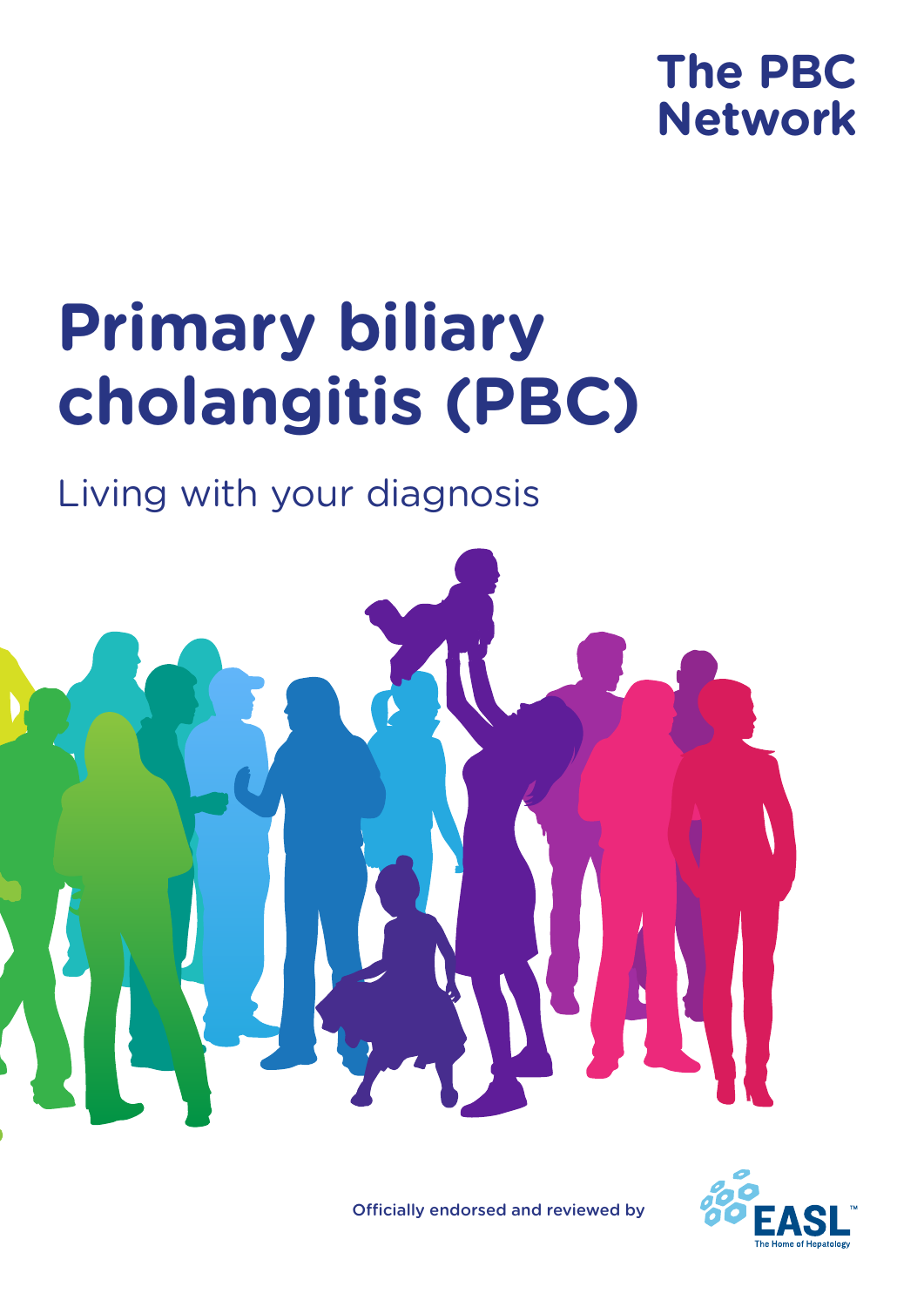#### **About this guide**

The European Association for the Study of the Liver (EASL) is a major European Association with international influence, dedicated to the study of the liver and liver disease. EASL promotes research collaborations to help patients all over the world.

We have produced this guide to help patients diagnosed with primary biliary cholangitis (PBC) understand the EASL clinical guidelines for this condition, and to demonstrate the importance of a structured, life-long and personalised approach to their care.

We understand that patients receive health information from many different sources, which can be confusing. In producing this guide, we have added context, description and interpretation to the EASL clinical guidelines to present them from a patient perspective. You may also notice a difference in the way that the EASL guidelines are implemented in your country. This is because the guidelines are designed to be adapted for local healthcare provision.

This guide is solely designed to focus on the different aspects of PBC – if you are seeking information on overlapping conditions such as autoimmune hepatitis, then your local patient organisation should be able to help you.

There is much information to cover so this is more than just a patient information leaflet – we hope that you can use it as a reference document, as you progress through your journey with PBC, to help you discover more about managing and living with your condition.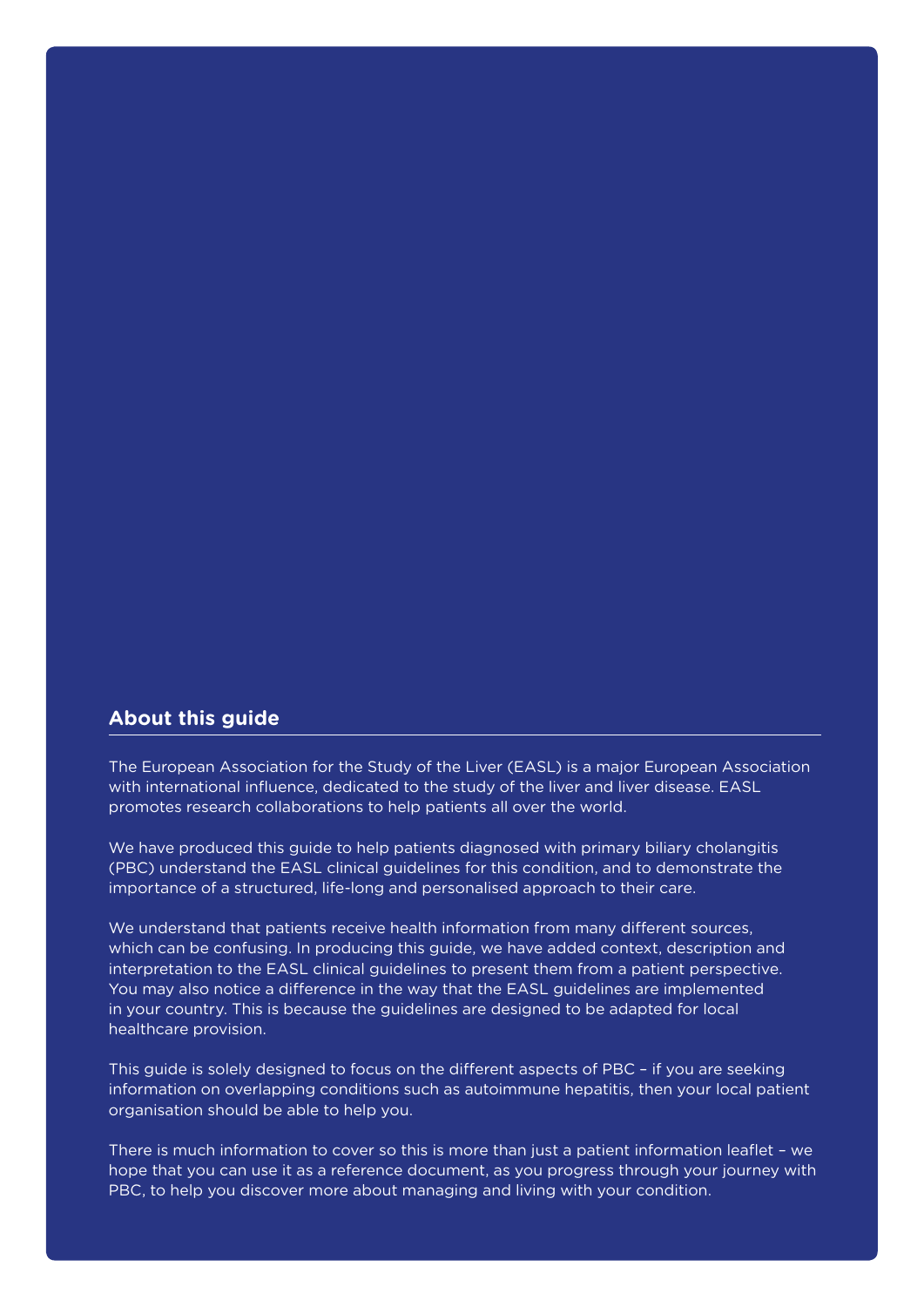# **Contents**

| 1              | <b>Summary</b>                | 2  |  |
|----------------|-------------------------------|----|--|
| $\overline{2}$ | Introduction                  | 3  |  |
| 3              | <b>Diagnosing cholestasis</b> | 4  |  |
| 4              | <b>Diagnosing PBC</b>         | 6  |  |
| 5              | <b>Monitoring your PBC</b>    | 9  |  |
| 6              | <b>Treatment</b>              | 11 |  |
| $\overline{7}$ | <b>PBC and pregnancy</b>      | 13 |  |
| 8              | <b>Managing your symptoms</b> | 14 |  |
| 9              | <b>Managing complications</b> | 18 |  |
|                | 10 Delivering your care       | 20 |  |
|                | 11 Conclusion                 | 21 |  |
|                | Glossary                      | 22 |  |
|                | Questions to ask your doctor  | 27 |  |
|                | <b>Recommendations</b>        |    |  |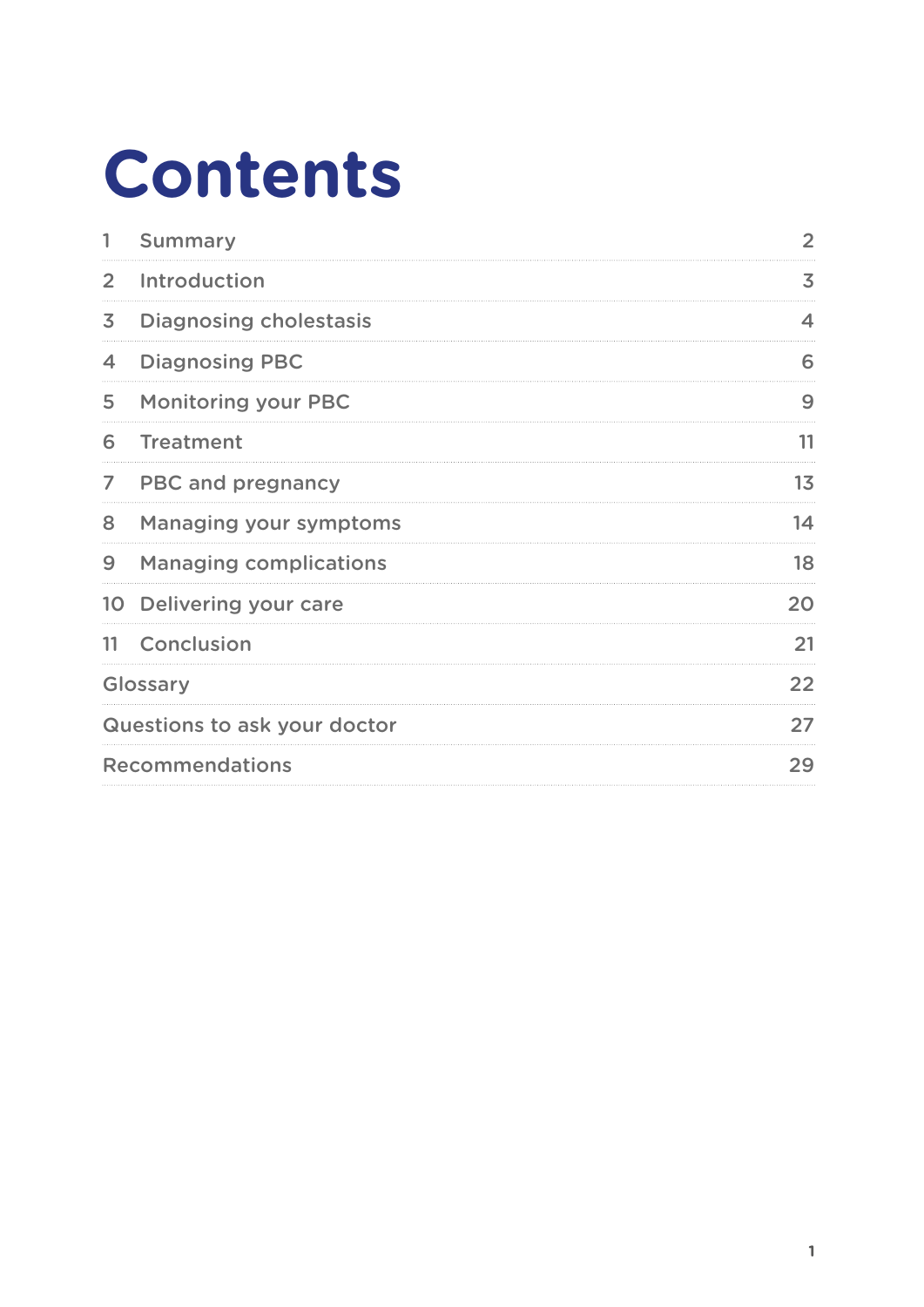# **1 Summary**

Primary biliary cholangitis (PBC) is a liver disease that affects mainly women over 40, and may develop into end-stage biliary cirrhosis (scarring of the liver tissue) without the right treatment.

PBC will usually be diagnosed if your doctor finds that your bile flow is reduced or blocked (cholestasis), and your blood contains a specific type of antibody (antimitochondrial antibodies, or AMA).

There is no cure for PBC, so treatment and management of PBC aim to prevent end-stage liver disease and ease problematic symptoms. Each person will experience PBC differently, so your doctor should analyse your individual condition and risks to provide a personalised care plan.

There are medicines available to slow or stop the progression of PBC. These currently include ursodeoxycholic acid (UDCA, or 'urso') and obeticholic acid (OCA), which are licensed therapies, and also fibrates and corticosteroids (budesonide), which are off-label therapies and are currently undergoing clinical trials.

There are a number of organisations dedicated to understanding and treating liver conditions, as well as specific PBC patient support groups. These offer detailed information on living with PBC, coping with symptoms, and the treatments available to you. These groups can be a valuable source of support and guidance, and we recommend that you contact them at the earliest opportunity.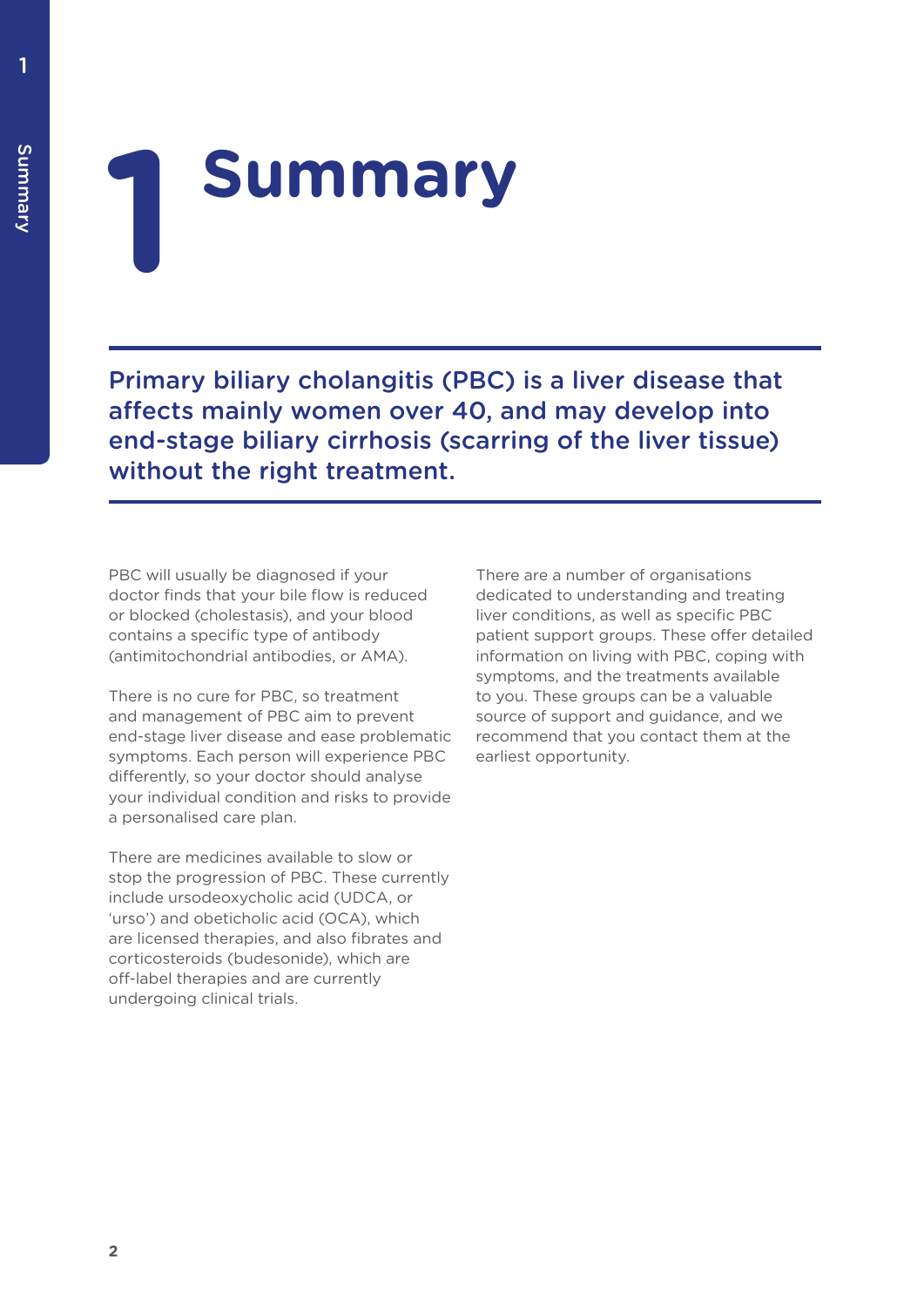

Primary biliary cholangitis (PBC), formerly known as primary biliary cirrhosis, is a liver disease that affects mostly women. PBC occurs in adults – the youngest reported case is age 15 – and it is a life-long condition that often worsens over time.

If you have PBC, your doctor will probably have noticed some or all of these changes to your body:

- reduced or blocked bile flow (cholestasis)
- presence of certain antibodies in your blood (AMA or ANA)
- inflammation of small bile ducts in your liver.

We don't know exactly why people develop PBC, but we believe that genetic factors combined with environmental factors could play a role. In Europe, up to 2 people per 100,000 per year are likely to develop PBC, and between 1.9 and 40.2 per 100,000 people are thought to be currently living with the condition.

There is currently no cure for PBC, but there are treatments available to halt the disease progression and ease symptoms that reduce your quality of life. The main symptoms of PBC include:

- itchy skin (pruritus)
- tiredness
- dry mouth (sicca complex)
- abdominal pains.

You may also experience restless legs. sleeplessness, depression, and 'brain fog'.

If you've been diagnosed with PBC then it is vital that you obtain appropriate treatment – this makes a significant difference in slowing the development of the disease and improving your life expectancy.

Each patient will respond differently to treatment, and much depends on:

- your age when the condition developed
- the stage at which you were diagnosed
- if you are male or female
- your blood levels of two specific enzymes – alanine transaminase (ALT) and alkaline phosphatase (ALP) - after 12 months on UDCA.

A personalised, life-long strategy that meets your individual needs will be the most successful approach to treatment.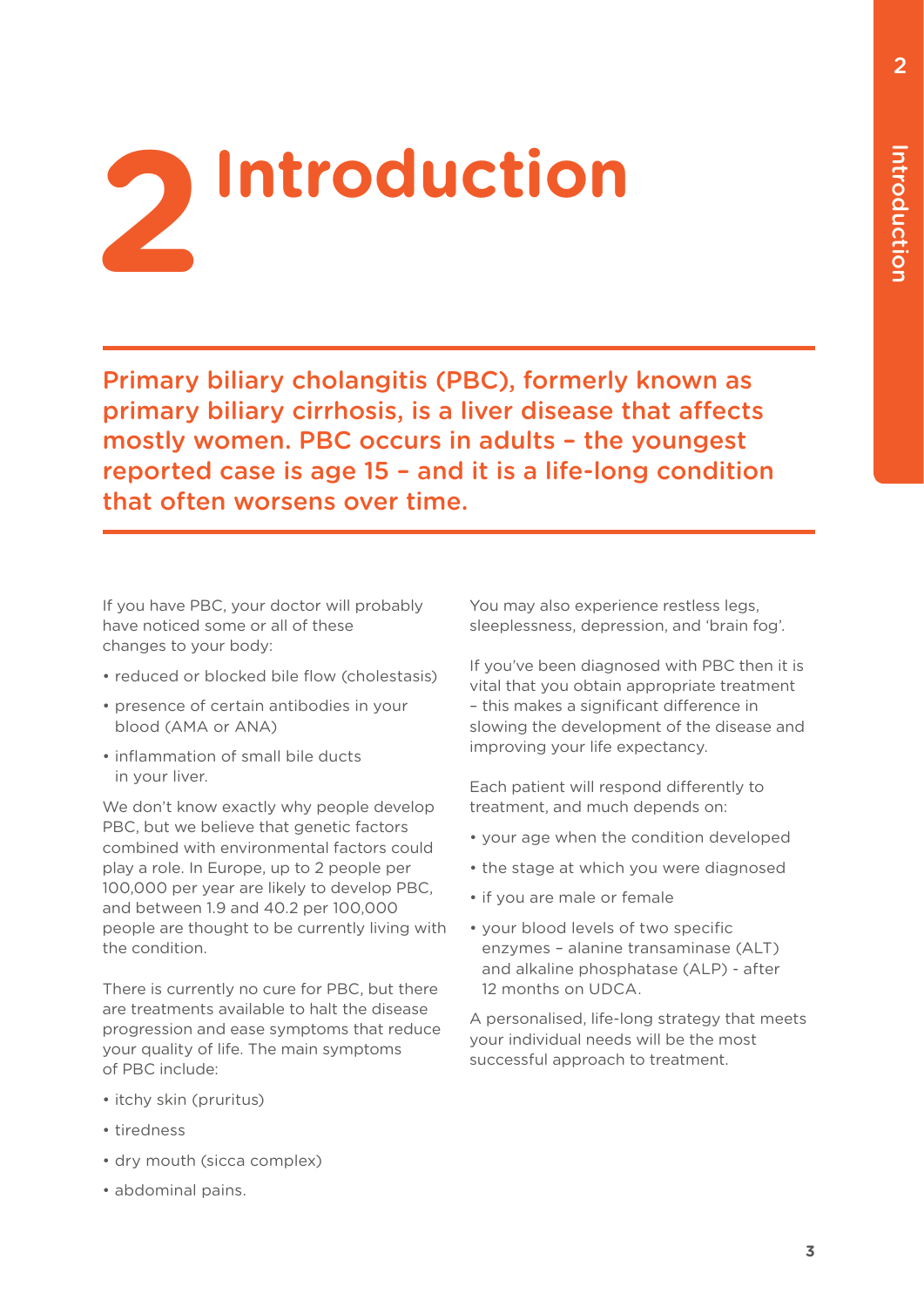# Diagnosing cholestasis Diagnosing cholestasis

# **3 Diagnosing cholestasis**

Before diagnosing PBC, your doctor would have noticed a more general liver condition called cholestasis.

Your liver produces bile, a digestive liquid, which travels through bile ducts in your liver to your small intestine. Here, it breaks down toxins and enables your digestive functions to work effectively. Cholestasis is a condition where that bile formation or flow is reduced, meaning that bile cannot flow from your liver to your small intestine. This leads to a build up of bile in your liver, which causes inflammation and scarring.

Symptoms of cholestasis may include fatigue, itchy skin, pain on the right side of your abdomen, and jaundice. However, some people don't experience any symptoms at all. Cholestasis is considered chronic if it has lasted for six months, and is classified as intrahepatic or extrahepatic.

This relates to the different types of bile ducts within your liver; intrahepatic cholestasis is linked with PBC, while extrahepatic cholestasis is linked with a slightly different condition called primary sclerosing cholangitis (PSC).

Because many people with chronic cholestatic liver disease have no symptoms for months, or even years, the condition is often discovered incidentally when a raised level of alkaline phosphatase (ALP) is noticed during routine blood tests. If your doctor suspects cholestasis following a blood test, EASL recommends the following systematic approach to determine whether this is due to PBC or a different liver condition: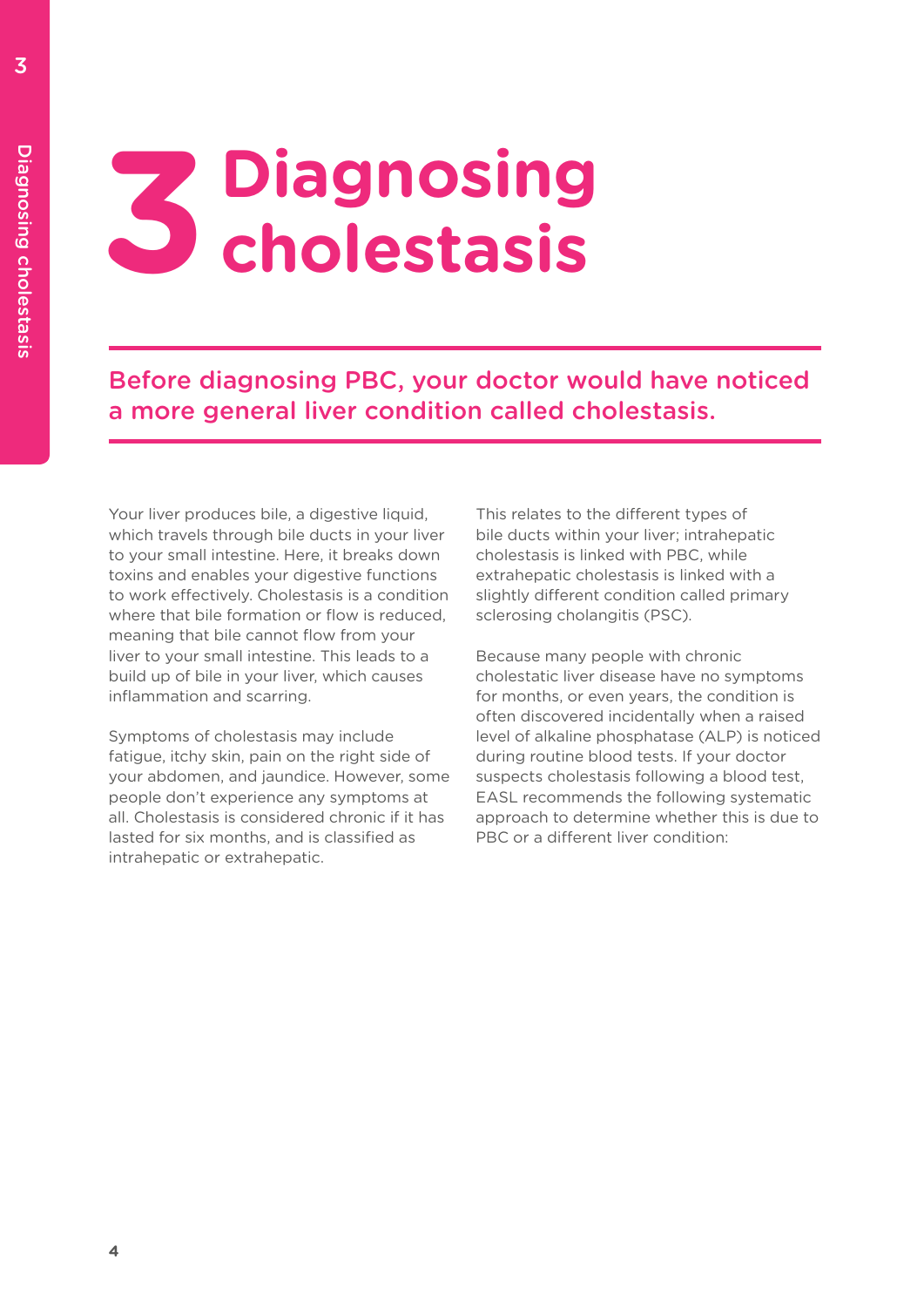#### **1. Take a detailed history and physical examination**

#### **Personal history**

Your doctor should take detailed notes of your personal, social, travel and family history, as these may provide critical clues when diagnosing unexplained cholestatic liver disease. Conditions associated with PBC include:

- autoimmune Hashimoto's thyroiditis (thyroid inflammation)
- Sjögren disease/sicca complex (dry eyes and mouth)
- coeliac disease (intolerance to gluten)
- systemic sclerosis (an autoimmune disease of the connective tissue).

#### **Drug history**

You should tell your doctor about your experience of:

- current and former prescribed medications
- herbal preparations
- alcohol and smoking
- any other kind of drug use (such as anabolic steroids or laxatives)
- long-term exposure to paints, diesel, and other oil products or industrial gases
- previous surgery or blood transfusions
- experience of intensive care or multiple severe injuries.

#### **Physical examination**

Your doctor should perform a physical check on your liver and spleen, as well as checking for other symptoms of advanced liver disease, such as:

- yellowing eyes, skin and mucous membranes
- small yellow or white bumps around the eyes (xanthelasma)
- reddening of the palms and soles of the feet
- nail abnormalities
- scratch marks, particularly on the arms and legs, which may be due to itching.

### **2.Perform an ultrasound scan**

Your doctor will perform an ultrasound scan on your abdomen, to rule out other causes such as bile duct obstruction, mass lesions, or gallbladder abnormalities. This will also help them to differentiate between intrahepatic and extrahepatic cholestasis.

#### **3.Perform specific blood tests**

Your doctor will then test for ALP and gamma-glutamyl transferase (gamma-GT).

### **4.Perform extended imaging**

Imaging studies (magnetic resonance cholangiopancreatography, or MRCP) may be used to rule out other diseases, or to make further evaluations of your condition once you have been diagnosed with PBC.

#### **5.Take a liver biopsy**

If blood tests and extended imaging are not conclusive, your doctor may request a liver biopsy to confirm your diagnosis. This involves using a needle to remove a small piece of your liver tissue for testing.

### **6.Perform genetic tests**

If all other diagnoses have been ruled out, your doctor may order genetic testing from a specialist laboratory. This is to make sure that you do not have one of the other, very rare, liver conditions that are similar to PBC.

3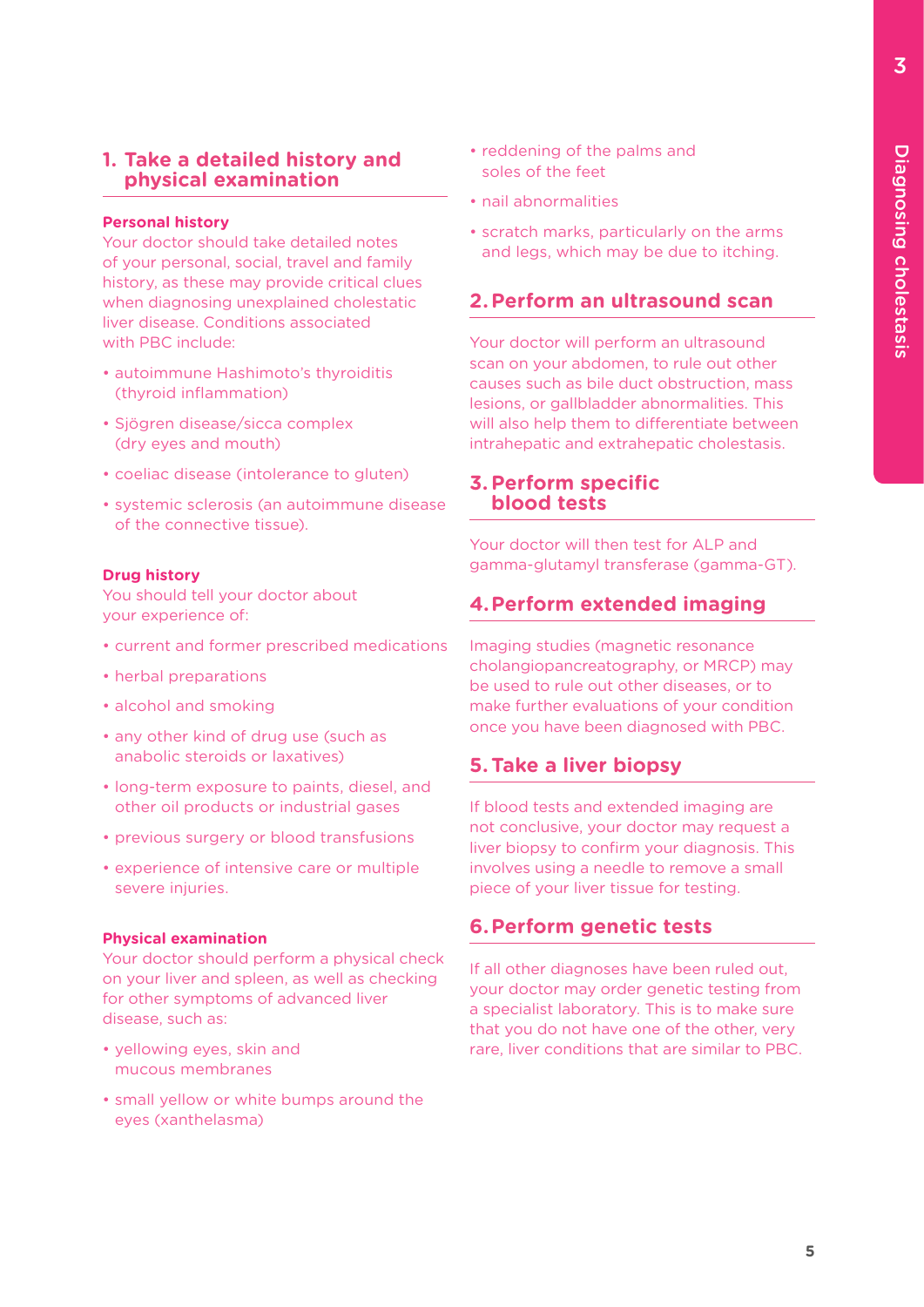# **4 Diagnosing PBC**

Your doctor will have noticed a number of 'markers', from a combination of talking to you, examining you, and assessing your blood test or scan results, that indicate you have PBC.

# **Risk factors**

If you experience mucosal infections (especially recurrent urinary infections) or smoke cigarettes, these increase your risk of developing PBC. Your doctor may decide to order blood tests to check for PBC if you have these risk factors in addition to any of the other markers.

# **Noticeable symptoms**

Symptoms of itching or fatigue may alert your doctor to the possibility of PBC.

# **Blood tests**

Your doctor will order blood tests to help them diagnose your condition correctly. If you have PBC, your blood tests are extremely likely to show the following markers:

- AMA (antimitochondrial antibodies) more than 90% of patients with PBC will have these in their blood results
- Raised ALP this indicates that there is an injury in the bile ducts

If this is the case, your doctor can very quickly make a diagnosis of PBC. However, if your blood tests are inconclusive for the combination of AMA and ALP, your doctor may look for the following additional markers to help their diagnosis:

- Reduced bile flow levels
- Raised immunoglobulin concentrations, particularly IgM
- Raised transaminase enzymes AST and ALT – these are liver enzymes; raised levels can indicate that inflamed or injured liver cells are leaking higher than normal amounts of these enzymes into your bloodstream
- Raised bilirubin levels this is a pigment in your blood that produces jaundice (yellow skin and eyes); levels increase as PBC progresses
- Specific ANA (antinuclear antibodies) – around 30% of patients with PBC will have these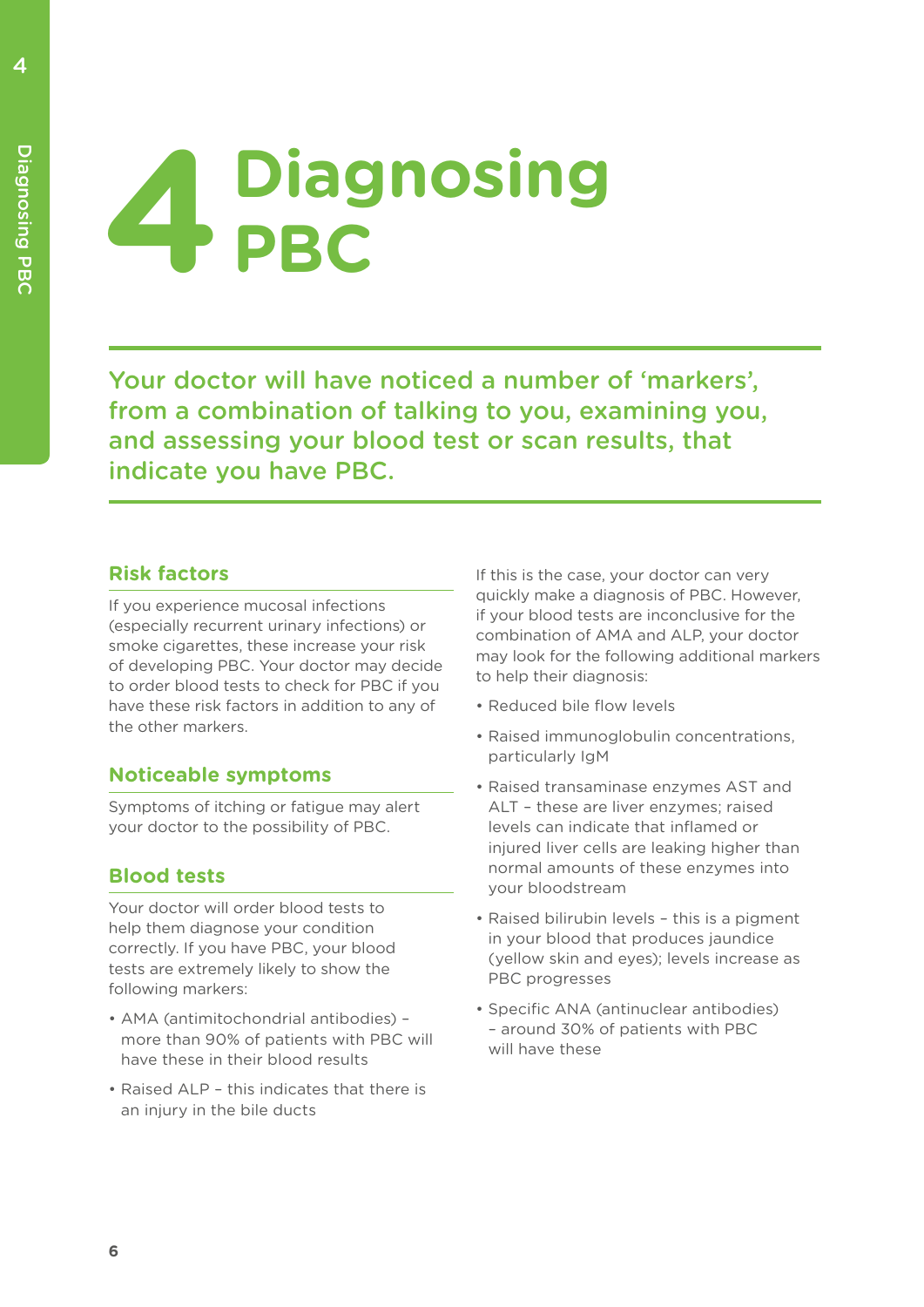Abnormal blood test results can indicate a number of conditions, and should always be interpreted alongside clinical findings by an experienced practitioner to avoid misdiagnosis. However, if your blood tests indicate both AMA and abnormal cholestasis levels (bile flow), then your doctor is likely to diagnose PBC.

Table 1 gives you an overview of the markers that your doctor is looking for.

# **Imaging**

PBC cannot be diagnosed by imaging techniques (scans of your internal organs), but an abdominal ultrasound scan will help your doctor rule out any other causes of your symptoms.

Liver imaging is also useful to identify signs of advanced PBC, which are similar to other chronic liver diseases.

| Table 1: Overview of PBC markers |                |                  |                  |                  |                                                                                                                             |
|----------------------------------|----------------|------------------|------------------|------------------|-----------------------------------------------------------------------------------------------------------------------------|
| <b>Test</b>                      | <b>Finding</b> | <b>Suspicion</b> | <b>Diagnosis</b> | <b>Prognosis</b> | <b>Notes</b>                                                                                                                |
| <b>ALP</b>                       | ↑              | ✓                | $\checkmark$     | $\checkmark$     | Values associated with disease progression                                                                                  |
| AST/ALT                          | ↑              | ✓                |                  | $\checkmark$     | Prominent elevation may be suggestive of<br>PBC with features of AIH                                                        |
| <b>GGT</b>                       | ↑              | $\checkmark$     |                  |                  | Reflects cholestatic liver injury                                                                                           |
| IgM                              | $\uparrow$     | ✓                |                  |                  | Elevated values associated with disease                                                                                     |
| AMA (>1/40)                      | $+$            |                  | $\checkmark$     |                  | Diagnostic hallmark in over the 90% of<br>patients in correct clinical context                                              |
| Specific ANA                     | $^{+}$         |                  | ✓                |                  | Specific immunofluorescence<br>patterns: Perinuclear rims, nuclear dot,<br>centromere; present in 30%                       |
| anti-gp210                       | $+$            |                  | $\checkmark$     | $\checkmark$     | Specific immunoassays available                                                                                             |
| anti-sp100                       | $+$            |                  | ✓                |                  | Specific immunoassays available                                                                                             |
| Anti-centromere                  | $+$            |                  |                  | $\checkmark$     | Associated with portal<br>hypertensive phenotype                                                                            |
| <b>Bilirubin</b>                 | ↑              |                  |                  | $\checkmark$     | Elevation at late stages; frequently indicative<br>of cirrhosis except in patients with ductopenic<br>non-cirrhotic variant |
| Platelets                        | $\downarrow$   |                  |                  | $\checkmark$     | Indicative of cirrhosis                                                                                                     |
| <b>INR</b>                       | $\uparrow$     |                  |                  | ✓                | Indicative of cirrhosis                                                                                                     |
| Albumin                          | ↓              |                  |                  | ✓                | Indicative of cirrhosis                                                                                                     |

ALP, alkaline phosphatase; AST, aspartate aminotransferase; ALT, alanine aminotransferase; GGT, gamma-glutamyltranspeptidase; IgM, immunoglobulin M; AMA, antimitochondrial antibodies; ANA, antinuclear antibodies; INR, international normalised ratio.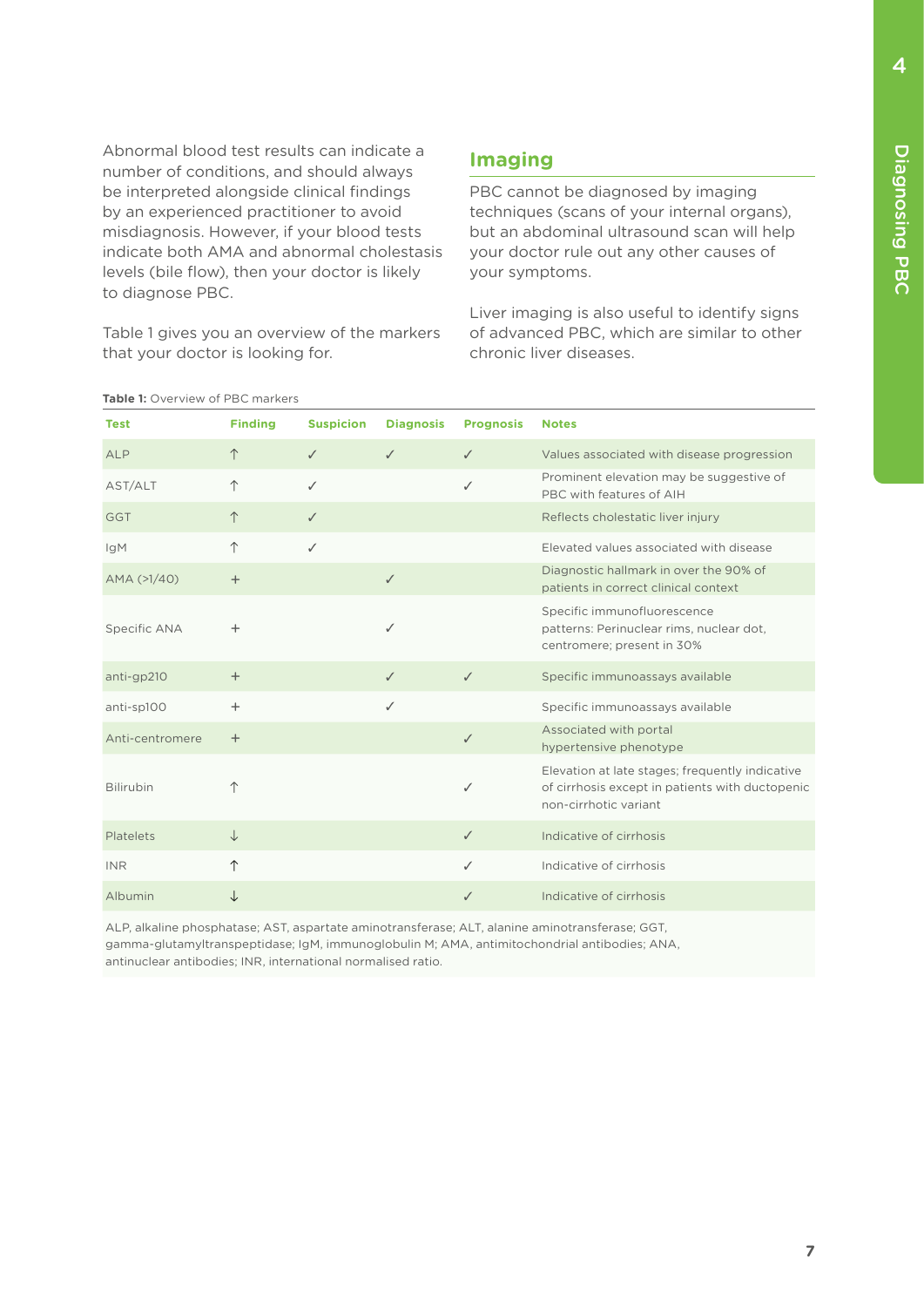# **Categorising PBC**

A new staging system for PBC was recently proposed, which will help your doctor to predict how your condition will develop over the next 10 years. In particular, it will help them to predict the development of cirrhosis and associated complications.

This new approach identifies four different stages of PBC by measuring the increase in bile duct damage, and providing a risk score.

|  |  |  | Table 2: PBC staging score |  |
|--|--|--|----------------------------|--|
|--|--|--|----------------------------|--|

| <b>Stage</b> | <b>Description</b>                         |
|--------------|--------------------------------------------|
|              | No or minimal progression                  |
|              | Mild progression                           |
| 3            | Moderate progression                       |
|              | Advanced progression, indicating cirrhosis |

# **Liver biopsy**

Liver biopsy is not usually necessary to diagnose PBC because blood test results normally give a very clear indication of the condition. However, if your blood tests remain inconclusive then your doctor may order a biopsy to confirm PBC. Table 3 shows the conditions that your doctor will consider, based on your liver biopsy results.

| <b>Table 3.</b> Differential diagnosis of biliary lesions |  |  |
|-----------------------------------------------------------|--|--|
| at histological analysis after liver biopsy               |  |  |

| <b>Non-suppurative cholangitis</b>        |  |
|-------------------------------------------|--|
| Primary biliary cholangitis               |  |
| Primary sclerosing cholangitis            |  |
| Autoimmune hepatitis                      |  |
| Drug-induced liver injury                 |  |
| Sarcoidosis                               |  |
| <b>ABCB4</b> deficiency                   |  |
| <b>Fibrosing obliterative cholangitis</b> |  |
| Primary sclerosing cholangitis            |  |
| Secondary sclerosing cholangitis          |  |
| IgG4-associated cholangitis               |  |
| Sarcoidosis                               |  |
| <b>ABCB4</b> deficiency                   |  |
| <b>Other cholangiopathies</b>             |  |
| Malignant cholangiopathy                  |  |
| Lymphoma                                  |  |
| Systemic mastocytosis                     |  |
| Neutrophilic cholangitis                  |  |
| Eosinophilic cholangitis                  |  |
| Langerhans cell histiocytosis             |  |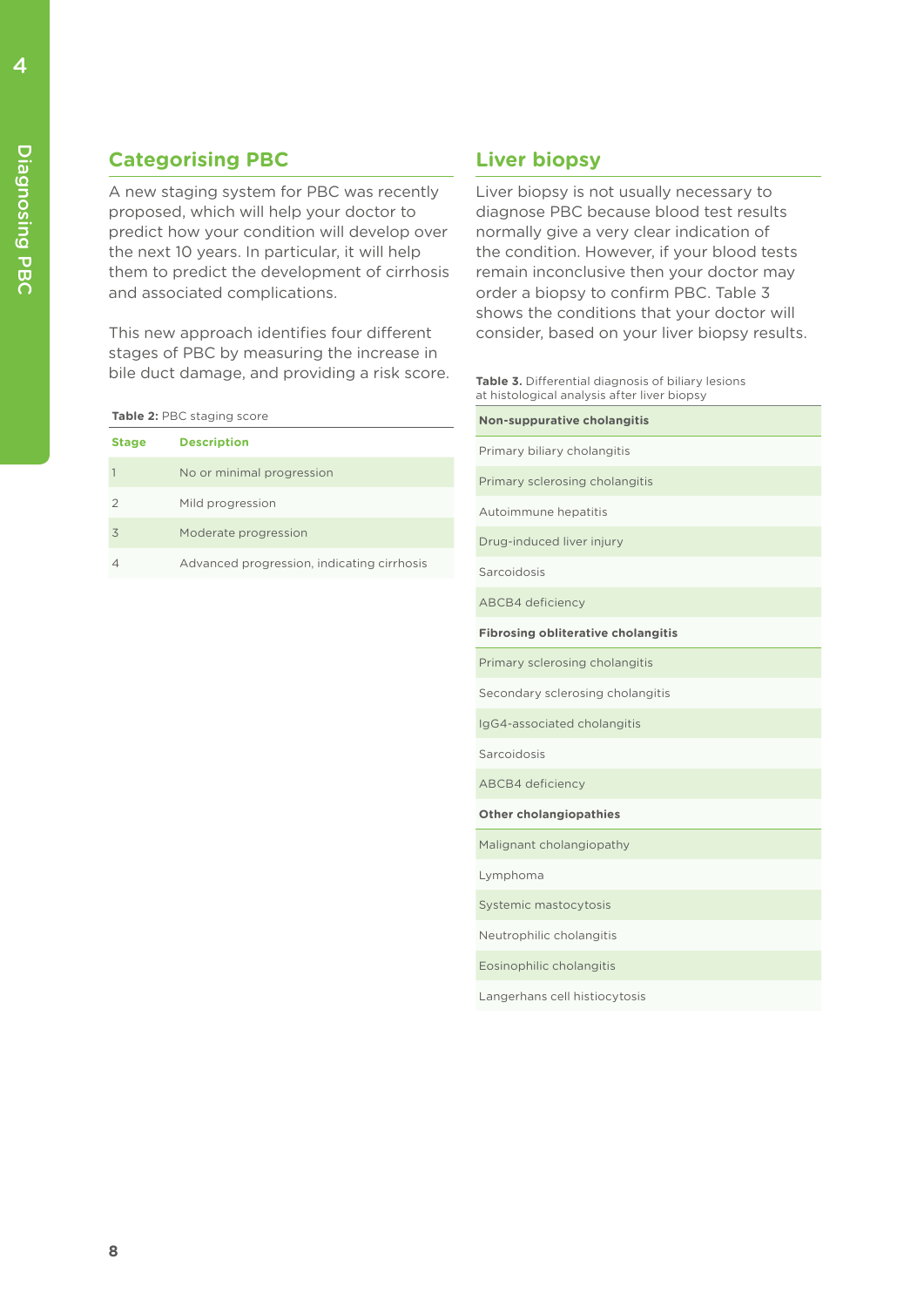# **5 Monitoring your PBC**

The goal of PBC treatment is to manage your symptoms, and to prevent your condition from worsening into advanced liver disease.

The progression of PBC is very slow, so it is difficult for your doctor to measure the success or failure of each treatment effectively. Your doctor will perform various tests to predict the way that your condition is likely to develop, and adapt your treatment accordingly. It is impossible to guarantee that their prediction will be completely accurate, but it will be based on scientific evidence. The test results can help your doctor determine two main factors:

- **The stage your condition has reached** If you are diagnosed at an early age (below 45 years old) or diagnosed when the disease is already advanced, you may be less likely to respond to medication.
- **If you are responding to UDCA** If your blood test levels – such as alkaline phosphatase and bilirubin – show improvement, your condition is more likely to progress slowly, with mild symptoms. If UDCA medication is not effective, you may be more likely to experience complications from PBC.

Based on these factors, your doctor can then make a prediction about how your condition could progress. These tests can also help doctors to classify patients who participate in clinical trials, in order to do better research about PBC.

# **When will I be tested?**

We recommend that your doctor performs the following actions

#### **Before treatment:**

• Assess the stage of your condition before treatment begins.

#### **Follow-up appointment:**

- Assess the stage of your condition to see if it has changed.
- Make a personalised follow-up plan according to your disease stage and the severity of your symptoms.
- Measure your response to UDCA this is very important. This is normally checked after 12 months of treatment, but could be after 6 months.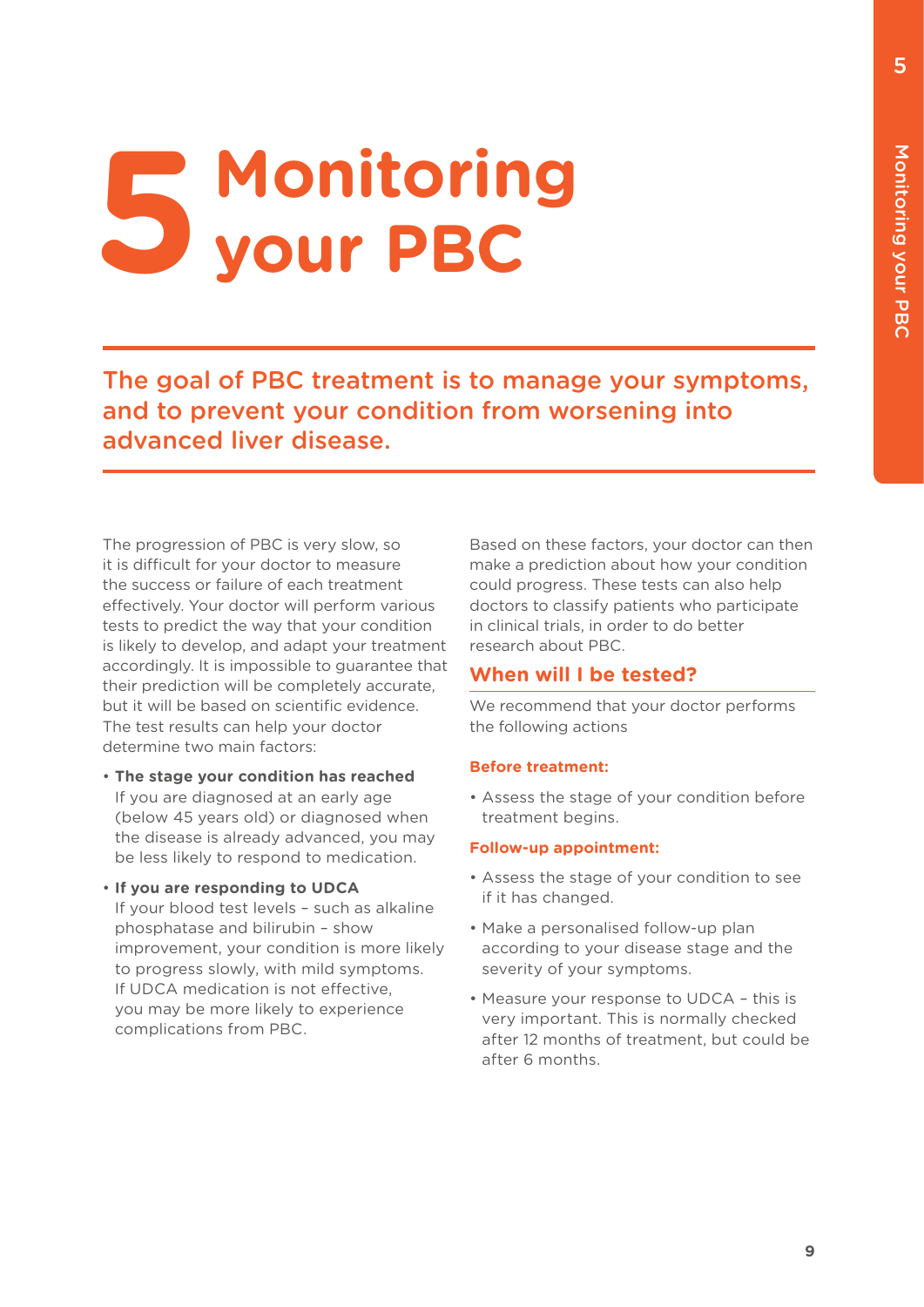# **How will I be tested?**

Your doctor should order some or all of the following tests, depending on the severity of your condition:

- Blood tests: these should include alkaline phosphatase (ALP) bilirubin, albumin, alkaline phosphatase (ASP), aspartate aminotrasferase (AST), and platelet count.
- Elastography: also called vibrationcontrolled transient elastography (VCTE), this will provide a liver stiffness measurement (LSM).
- Liver biopsy: this provides an analysis of your liver tissue, but is not usually recommended if an elastography is available.

Tables 4 and 5 show what your doctor will be looking for in your test results.

If your results show that your PBC is at an early stage, your ALP level is less than 1.5 times the upper limit of the normal range, and your bilirubin level is normal after 1 year of therapy with UDCA, you could expect to live just as long as a healthy person without PBC.

Your doctor may use a risk score to help them analyse your blood test results collectively. You can read more about these at:

GLOBE score: http://www.globalpbc.com/globe

UK-PBC risk score: http://www.uk-pbc.com/resources/ tools/riskcalculator

#### **Table 4**

| <b>Tool</b>                                                         | <b>Early disease</b>          | <b>Advanced disease</b>         |
|---------------------------------------------------------------------|-------------------------------|---------------------------------|
| <b>Blood serum: bilirubin and albumin</b>                           | Both normal                   | At least one abnormal           |
| <b>Elastography: liver stiffness measurement</b>                    | Less than or equal to 9.6 kPa | More than 9.6 kPa               |
| Liver biopsy (when suitable)                                        | Absent or mild fibrosis       | Bridging fibrosis or cirrhosis  |
| Table 5                                                             |                               |                                 |
| <b>Tool</b>                                                         | Low risk of progression       | <b>High risk of progression</b> |
| Blood serum: bilirubin, albumin, ASP,<br><b>AST, platelet count</b> | Normal                        | Abnormal                        |

5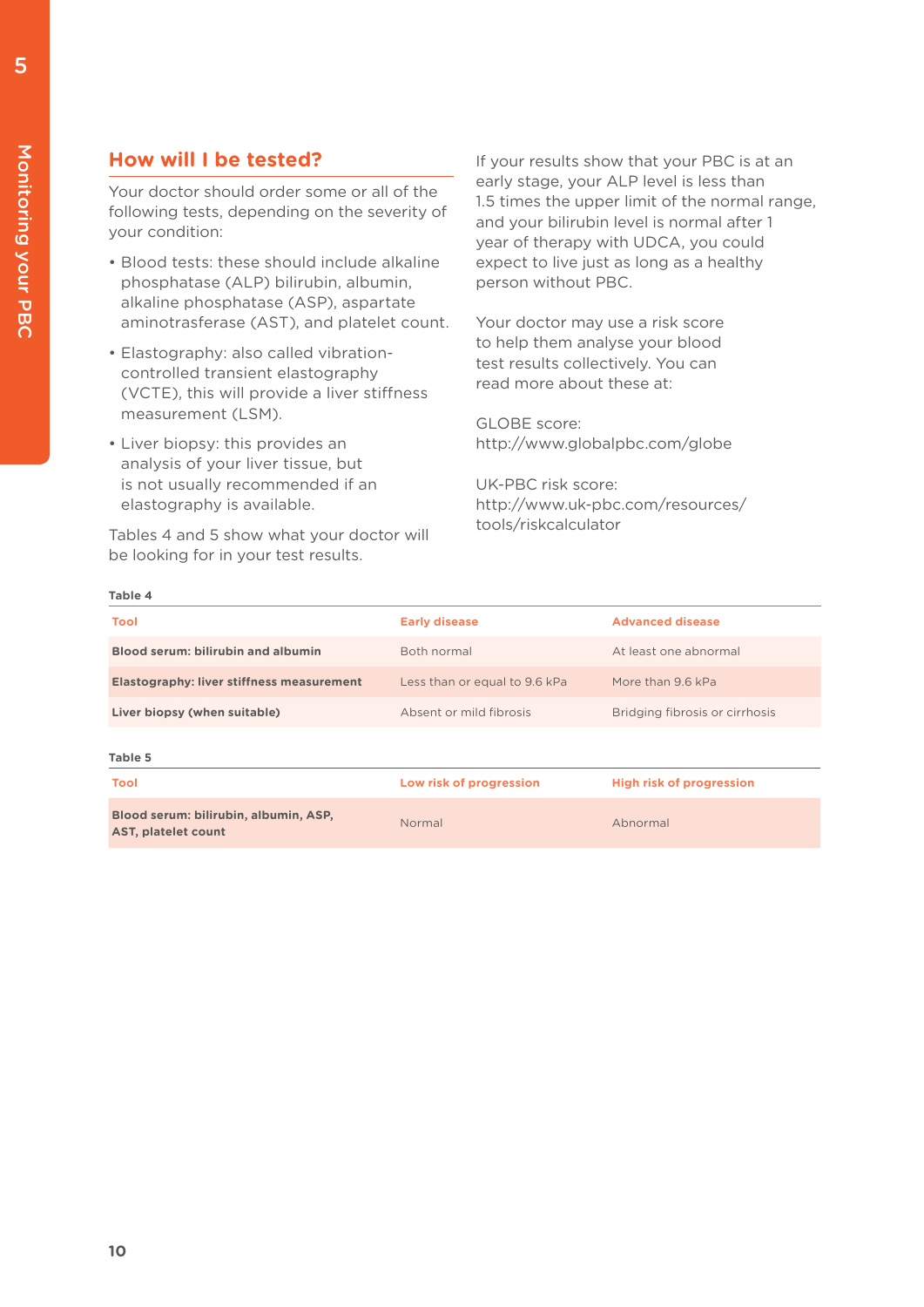# **6Treatment**

There are good treatment options available for PBC and there is also a lot of progress in the development of new options.

# **UDCA**

The recommended treatment for all patients diagnosed with PBC is ursodeoxycholic acid (UDCA, or 'urso'), and your doctor should offer you this immediately. UDCA is a naturally occurring bile acid, found in small quantities in humans and also in certain types of bear. You will be given it in tablet form.

If your condition responds well to UDCA, then you will need to continue taking it for the rest of your life. Don't be tempted to stop taking it if you notice an improvement in your condition. This will be due to the medication, and if you stop taking UDCA then your condition will deteriorate.

UDCA is most effective when dosed according to your weight, so it is crucial that your weight is monitored regularly and the dose adjusted according to any changes. This is extremely important – studies have shown that an incorrect dosage can mean that you don't respond to the tablets, and can even affect your life expectancy. The recommended dosage is 13–15 mg per day, per kilo of weight.

UDCA is available in a number of options, including 150mg, 250mg, 300mg and 500mg. If you find that taking several tablets every day is difficult to maintain, ask your doctor if you can be moved onto a higher, single-dose version.

# **Obeticholic acid**

If your condition does not respond to UDCA, your doctor may recommend that you try obeticholic acid (OCA). This can improve blood levels of ALT and AP in people who have not responded to UDCA alone, and is the only licensed second-line therapy after UDCA. In clinical trials, OCA improved liver biochemistry in the vast majority (87%) of cases, and was found to help almost 50% of patients.

If you need to take OCA, your doctor should prescribe it in combination with UDCA. You may take OCA on its own if you were intolerant to UDCA. If your doctor tells you to stop taking UDCA even though you have no problems with it, you should tell them that the EASL guidelines always recommend combined therapy if tolerated.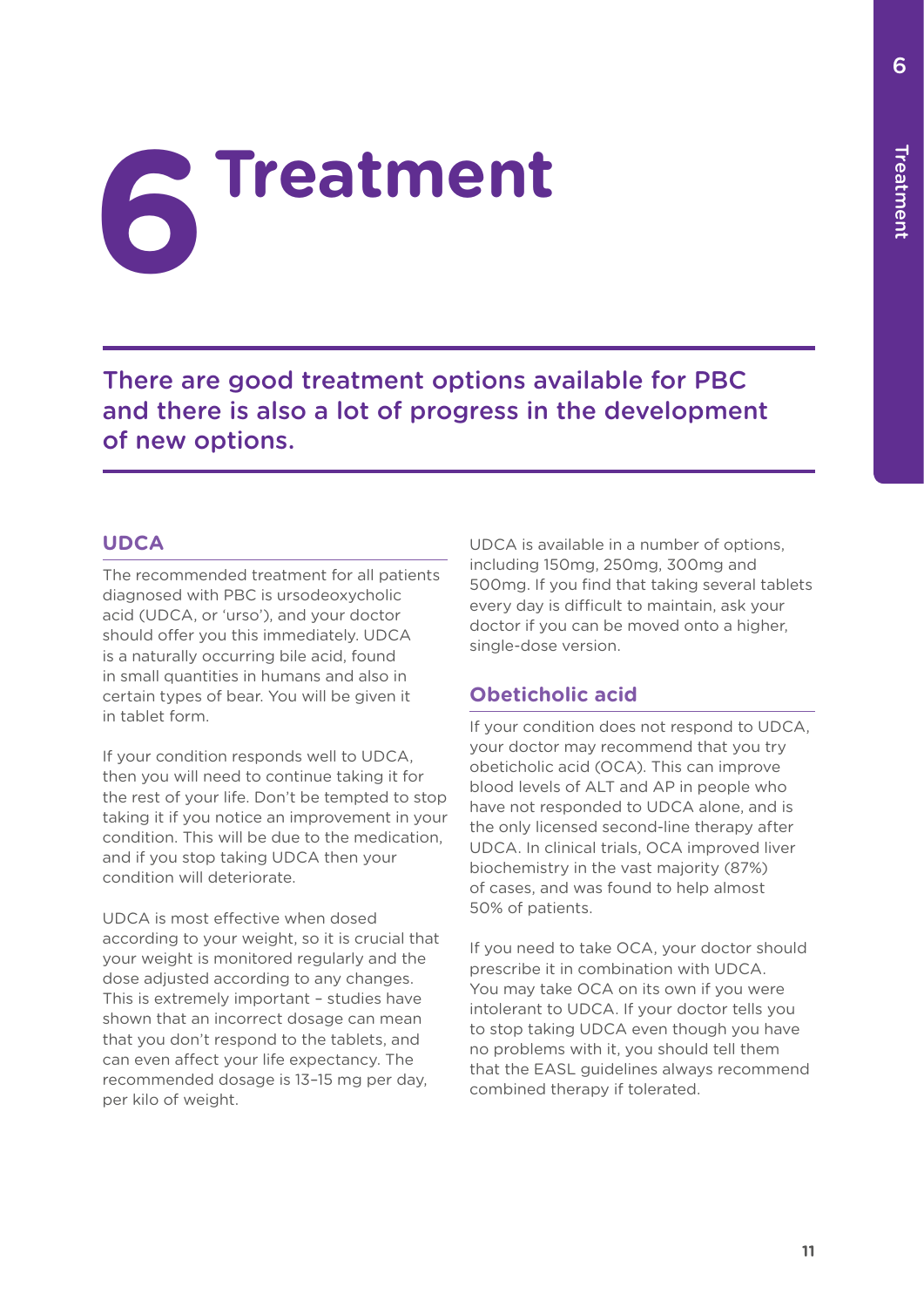You will probably be given an initial dose of 5mg daily, rising to 10mg after six months if you are not experiencing any problems. There is increased risk of itching when taking OCA, but most people find that they can manage this by taking rifampicin.

It is important to remember that, if you have advanced cirrhosis (categorised with a Child-Pugh score of B or C), your liver will be slower at metabolising OCA. Instead of a daily dose, you must take a **much lower dose**, starting with 5mg **once per week**. A higher dose could harm you and even cause liver failure.

Some doctors have offered their patients fibrates or budesonide as a second-line treatment for PBC. It is important to know that neither of these is licensed for treating PBC, and the EASL guidelines currently state that a recommendation for such therapy cannot be made. However, this may change in the near future.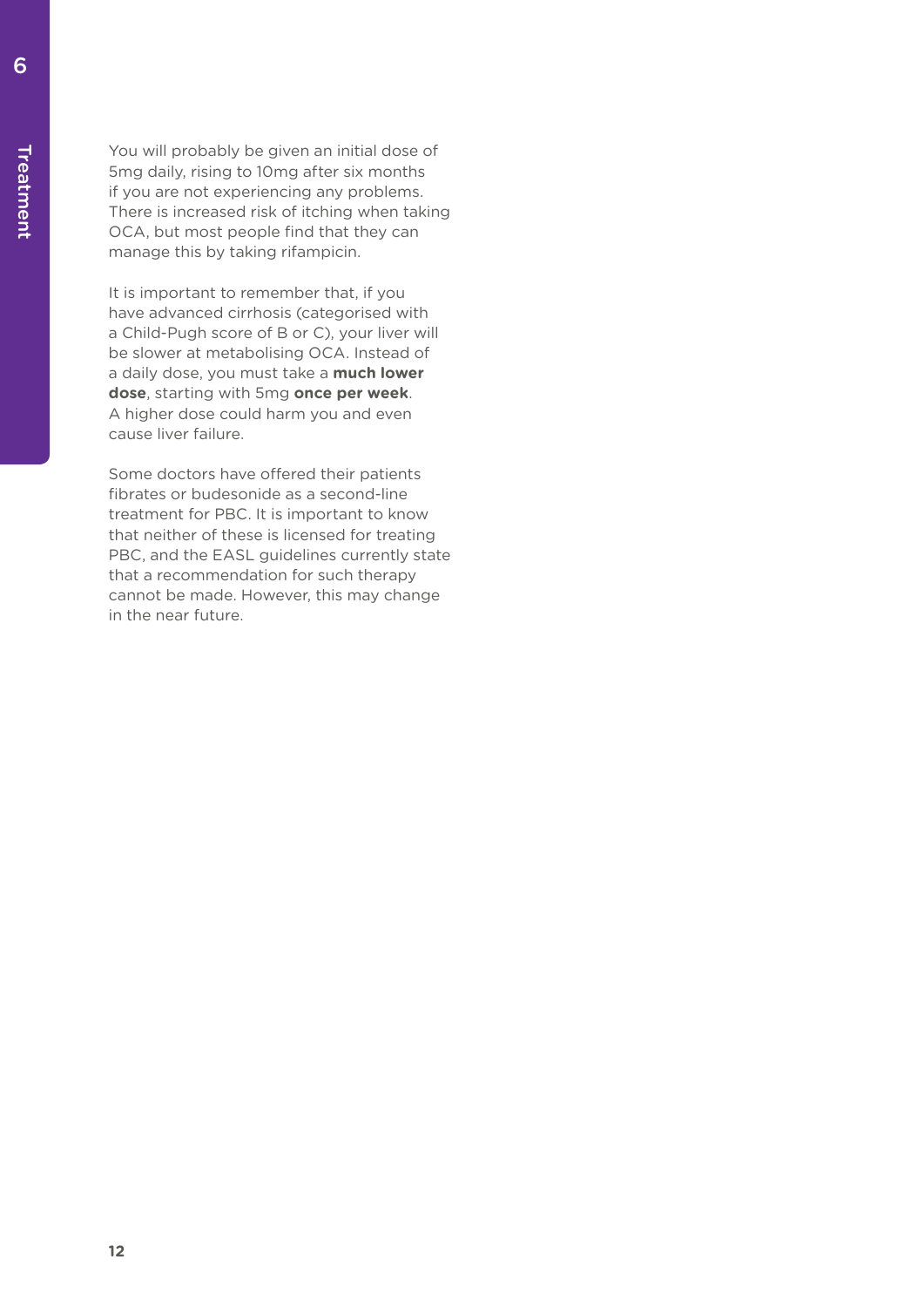# **7 PBC and pregnancy**

Most women diagnosed with PBC are past childbearing age, but it also affects a minority of younger women. If you have PBC, your condition should not prevent you from having a successful pregnancy, with careful monitoring.

If you are considering having a baby, we recommend that you talk to your PBC doctor about the possible risks, and ask questions on how to manage your condition during pregnancy and after the birth.

Our knowledge of PBC in pregnancy is limited but experts believe that UDCA is safe to use during conception, pregnancy and after the birth. Rifampicin (from the third trimester) and cholestyramine are also considered safe.

In rare cases, where the itch during pregnancy becomes unbearable, a treatment called plasmapheresis may help. This involves taking your blood and filtering it to remove plasma, then returning the remaining cells into your bloodstream.

If your bile flow is heavily reduced or blocked (cholestasis), you will need to take particular care to avoid a deficiency in fat-soluble vitamins (A, D, E and K). Some patients have experienced increased cholestasis during late pregnancy and after giving birth, so it is vital that you receive close monitoring during this period.

Your doctor should recommend an individual programme of pre-pregnancy care. If you have high blood pressure, you will have a higher risk of problems occurring, and should receive additional care and monitoring. The increase in blood pressure due to pregnancy could cause veins and blood vessels to leak or burst, leading to internal bleeding. If this is a risk for you, your doctor should offer a procedure called 'endoscopy' during your second trimester to evaluate the condition of your veins.

During this procedure, your doctor will insert a tiny camera on a thin, flexible, lighted tube (endoscope) through your mouth and into your esophagus, stomach and the beginning of your small intestine (duodenum). The images are fed back to a screen where your doctor can assess the situation.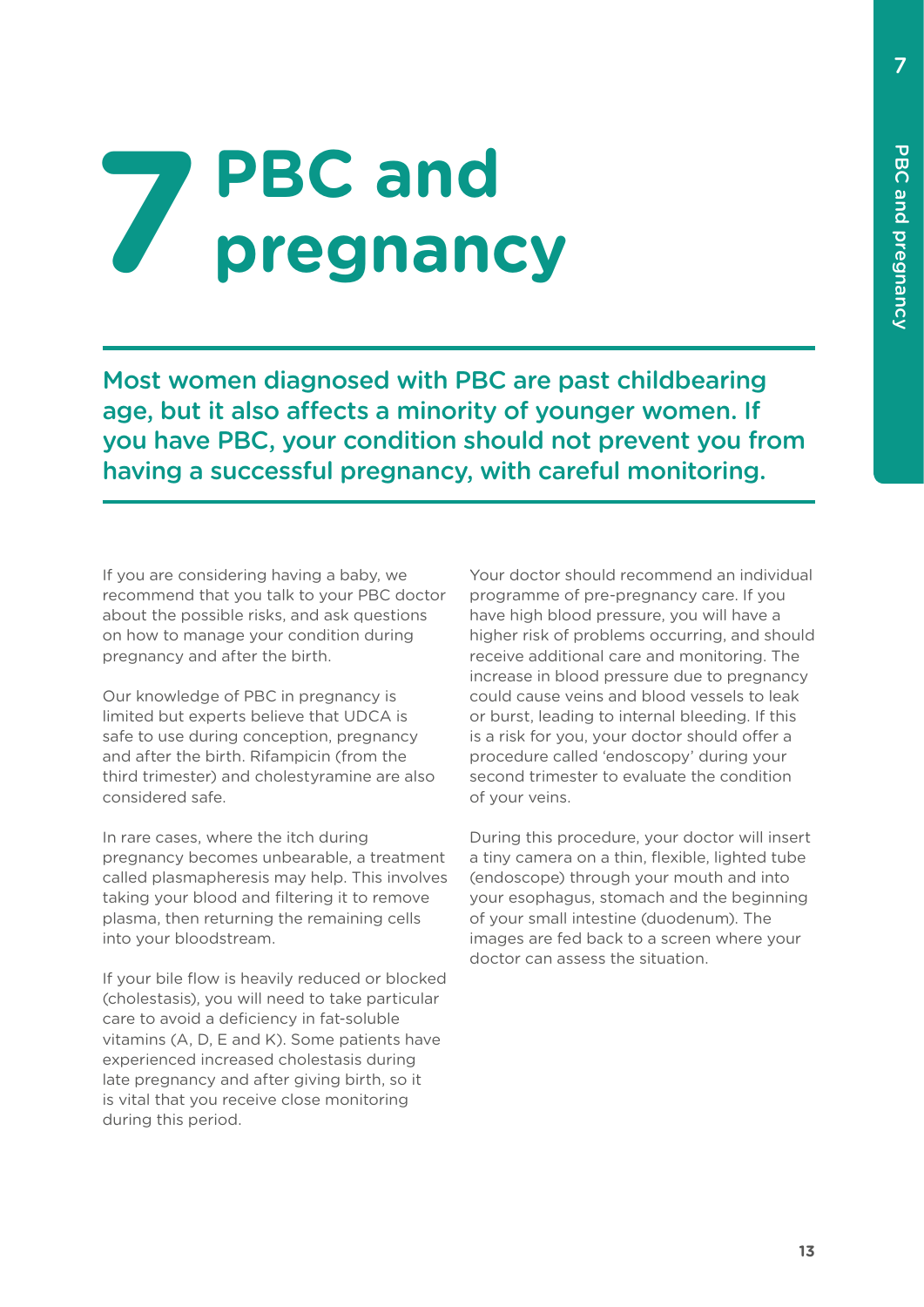# **8 Managing your symptoms**

It is possible to have PBC without knowing, but many people experience a number of symptoms, which may appear at any time and can affect your daily life.

Symptoms of PBC include:

- itching
- tiredness
- dry mouth, eyes and intimate areas (sicca complex)
- bone and joint pain
- stomach ache
- restless legs.

Treatment for your PBC will not alleviate your symptoms, but these can often be treated and improved if the right guidance is followed. Not all clinics and doctors will have expertise in treating PBC symptoms; this guide offers you advice on how best to manage them.

Please ask your doctor for advice if you experience any symptoms, or if your symptoms change. They may give you a questionnaire to fill in, to get a full picture of how PBC impacts your life.

# **How to deal with itching**

Itching is a common symptom of PBC, although not all patients will have it. Indeed, some people may find that their itching improves while their condition worsens. Itching due to PBC can often be treated and improved, but there is no one-size-fits-all

treatment. Instead, your doctor should look at your individual situation.

Your itching could be due to cholestasis, where the bile ducts in your liver are blocked. This could happen due to gallstones, or other complications from your condition. Itching may be especially strong if you have a form of PBC called 'ductopenic variant', where the bile ducts in your liver have disappeared.

There are medications available to help, but they may not be suitable or effective for everyone. Sometimes, a few practical measures can bring relief:

- Emollients and oatmeal extract can soothe dry and inflamed skin.
- Cold baths or showers may help, especially if your itching is triggered by heat.
- If scratching the itch has become an addiction and is damaging your skin, professional psychological advice can help.
- Consider whether food or other allergies could be the cause of your itching, rather than PBC, and ask your doctor to test for these if necessary.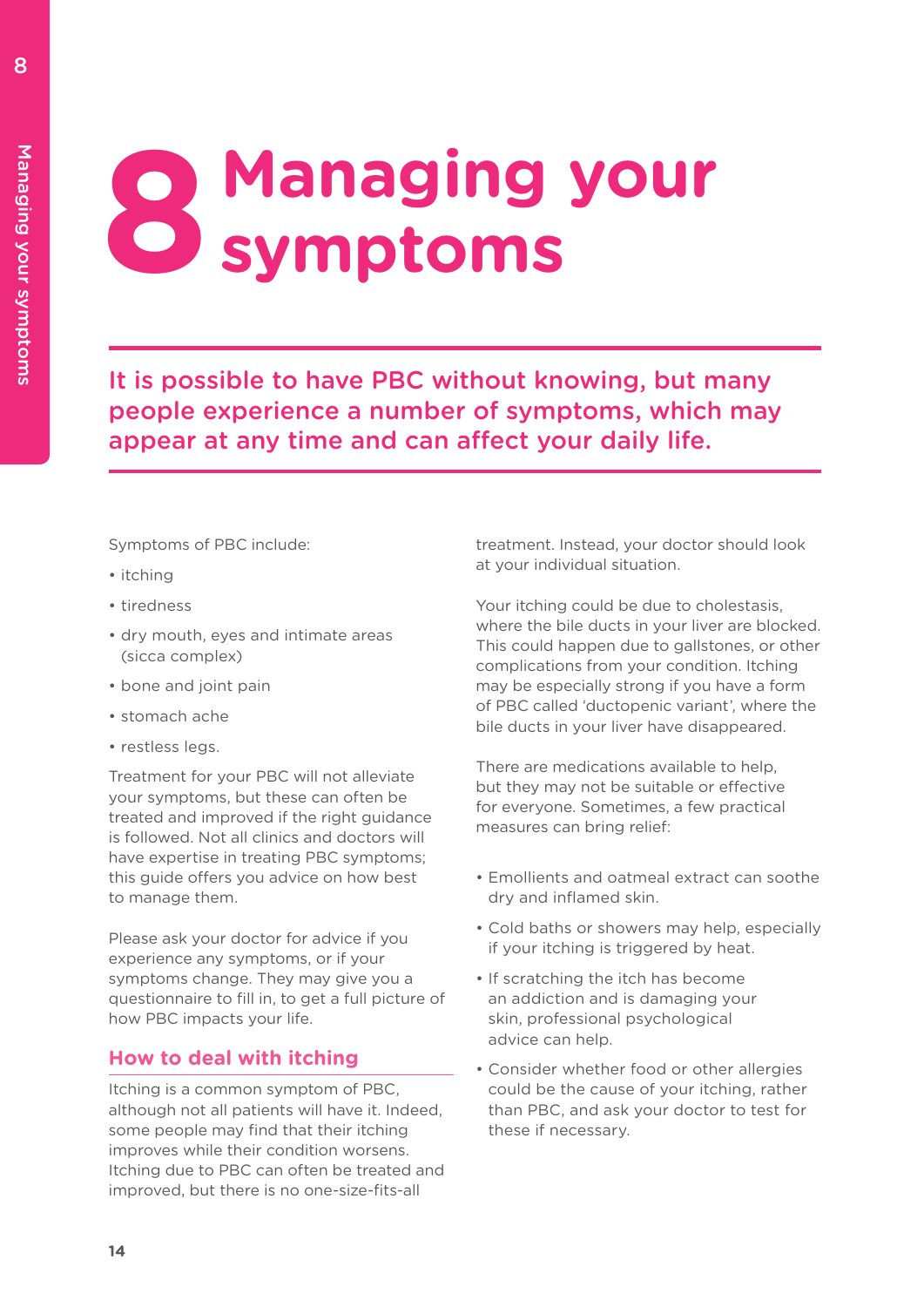# **Medications**

There are several medications your doctor may prescribe to help with the itching. They all have advantages and disadvantages, and not every drug will work for you. They will usually be prescribed in the order listed below; be prepared to try more than one treatment, until you find the most effective option for you.

#### **a) Bile sequestrants**

These medications are often the first that your doctor will prescribe; they work by reducing the bile in your liver, if this is the cause of your itching. Here are some examples:

- Cholestyramine this should be the first option that you are offered; although it does not work for all patients, most find that they don't have any problems taking it. Side effects that you may experience include bloating and constipation. It may also be affected by other medications you are taking – always discuss this with your doctor.
- Colesevelam this produces less side effects but its effectiveness is uncertain. Some people feel better when taking it, and tests have shown that it has reduced their bile acid levels. On the other hand, this medicine did not work better than a placebo in a controlled trial.

If you take bile sequestrants, you should be aware that:

- they might stop other drugs from working if you take them at the same time
- you must take them 2 to 4 hours before you take any other drug, such as UDCA or OCA.

Ask your doctor for advice on when exactly to take your medicines.

#### **b) Antibiotics**

If bile sequestrants do not help your itching then your doctor may prescribe rifampicin, an antibiotic that treats bacterial infections. It can improve itching in PBC by inhibiting a receptor in your body that is thought to play a role in itching. The recommended dose is 150–300mg daily.

We know from clinical trials that rifampicin really works against itching in PBC, and also in other cholestatic diseases. Unfortunately, it can cause side effects, although not everybody gets them. These are not included in the EASL PBC guidelines, but include nausea, vomiting, diarrhoea, loss of appetite, and high body temperature. You may also find that some of your bodily fluids, such as urine, sweat and tears, change colour to orange-red. Don't let this scare you – this effect is common and looks strange, but should not cause concern. Rifampicin may also lower the amount of vitamin K in your body.

Some patients may experience more serious side effects, such as fewer red blood cells, longer blood clotting, or even liver damage. If you take rifampicin, your doctor will order regular blood tests for monitoring; this should take place after 6 weeks and again after 12 weeks. If this detects any new problems, you may need to stop taking rifampicin and try something else.

#### **c) Oral opiate antagonists**

If bile sequestrants and/or rifampicin do not work for you, or produce too many side effects, oral opiate antagonists may be another option. These include naltrexone and nalmefene, which can reduce itching but may also have long-term side effects.

Starting naltrexone on a low dose will help to avoid these side effects, which can be similar to those of opiate withdrawal and feel a bit like flu. You may also be more sensitive to pain.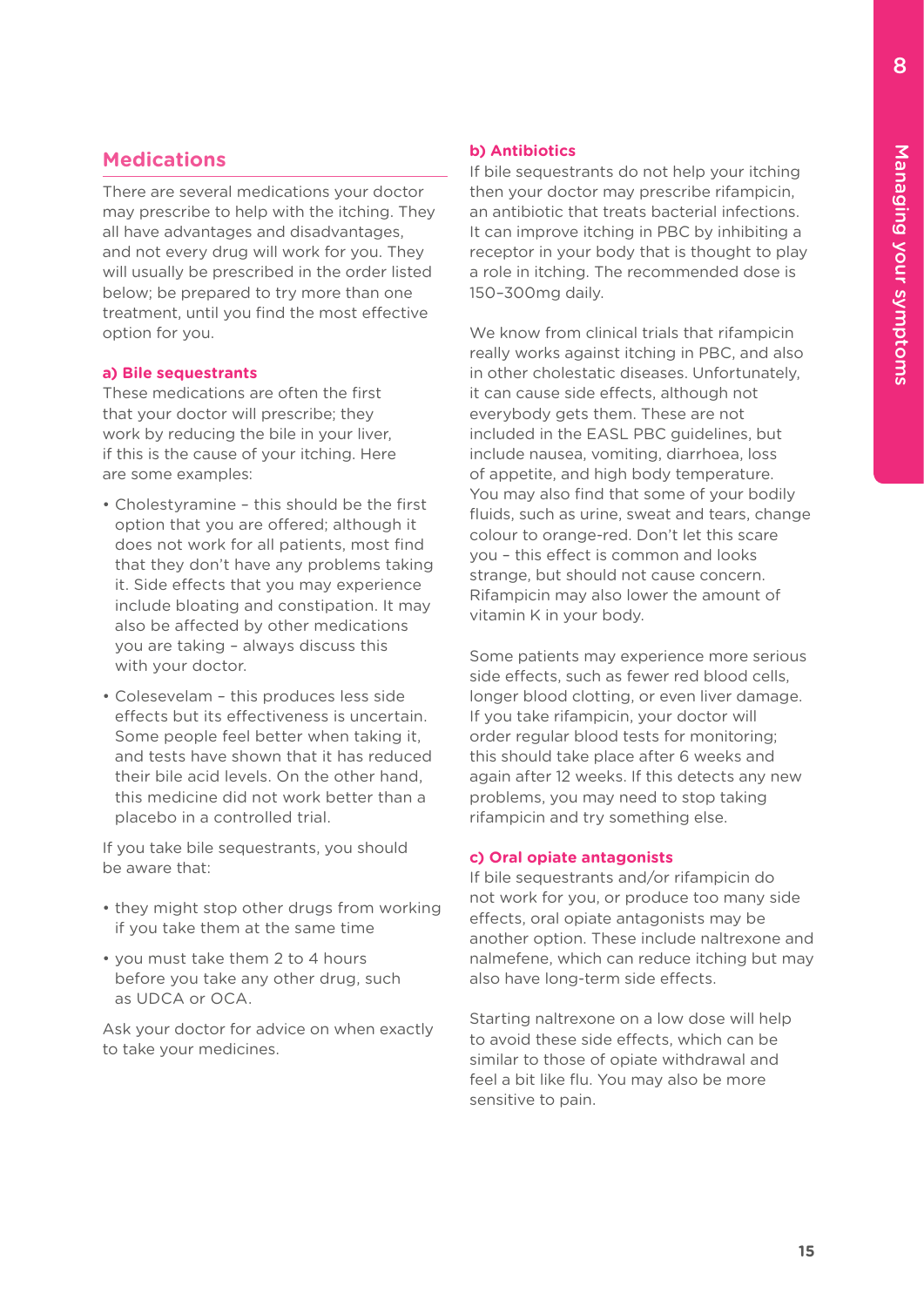# **Experimental treatments**

#### **Experimental medical treatments**

Several other medicines have been found to help individual patients with itching, but a lack of convincing data from large trials means that EASL does not officially recommend them.

- Selective serotonin reuptake inhibitors (SSRIs), such as sertraline, were found to improve itching in a small controlled trial and patients felt better than those who received a placebo. We don't know exactly how SSRIs work against PBC itching, but it's possible that they reduce itch signals in the brain, so that the itching feeling is reduced. SSRIs can also cause a dry mouth, which is a frequent symptom of PBC.
- Gabapentin (an anticonvulsant drug used in epilepsy) and anti-histamines have also been used, but more research needs to be done before they can be recommended by EASL. Gabapentin did not work better than a placebo in a controlled trial, yet some patients feel it has helped them. Similarly, some patients have felt that the calming and numbing effect of anti-histamines have provided relief from itching.

#### **Experimental physical treatments**

Physical methods have also been used to treat PBC-related itching, although EASL does not make an official recommendation for any of them.

- Ultraviolet (UV) light therapy and liver dialysis have helped individual patients.
- Liver dialysis has improved very strong itching, even when other treatments not work. However, the itching can return so you may need to repeat the procedure.

#### **Liver transplant**

Transplanting the liver is a last resort against unbearable itching, when everything else has failed. A liver transplant is normally reserved for patients with advanced liver disease, who are at risk of liver failure. However, exceptions can be made for individual patients if all other itching treatments, even therapeutic trials, have failed. Patients have found that the itching can rapidly disappear, often within the first 24 hours after the liver transplant.

### **How to deal with fatigue**

Fatigue is a common symptom of PBC; more than half of patients feel tired and exhausted. About one in five PBC patients experience fatigue so extreme that their quality of life really suffers.

To improve this, your doctor should investigate other reasons for fatigue and treat them, if possible. These can include:

- lack of red blood cells (anaemia)
- low thyroid function (hypothyroidism)
- disturbed sleep (for example, because of itching).

Your doctor should also advise you on coping strategies that you can use to avoid isolation and depression, as these can also cause extreme fatigue.

#### **How to deal with dryness (sicca complex)**

You may experience dry eyes, a dry mouth, swallowing problems or dryness of the vagina. These are called 'sicca syndrome', and there are treatments that can help. You should tell your doctor if you suffer from any of these symptoms.

Many people find artificial tears and artificial saliva to be effective. If these are not enough, you can try stronger medications such as pilocarpine or cevimeline. These drugs are known as 'muscarinic receptor agonists'.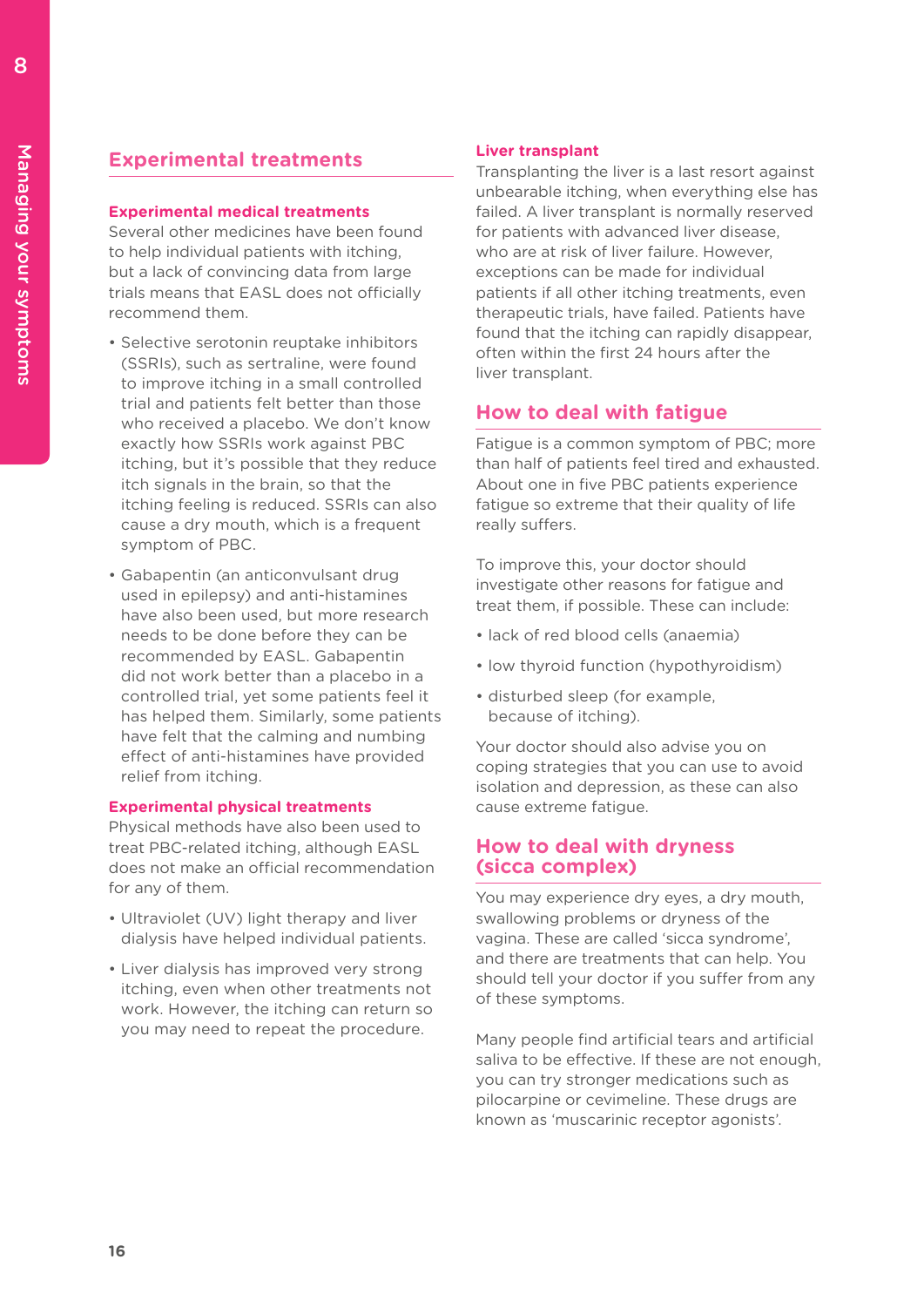If your mouth is very dry, you are more likely to develop tooth decay. Good oral hygiene, such as brushing and flossing your teeth regularly, is important, as well as regular visits to the dentist. You may also have a higher risk of fungal infections in your mouth (known as oral candidiasis, or thrush). Please inform your doctor if you see changes in your mouth such as:

- cracks at the corners of your mouth
- an unpleasant taste in your mouth
- a sore tongue or sore gums
- difficulty eating and drinking.

Vaginal moisturisers are widely available to help against dryness of the vagina. Oestrogen creams can also be used; these are safe for your liver, but please check with your doctor or gynaecologist if you should use them.

If these tips don't work for you, there are other options that you can follow up. Specific guidelines on how to manage sicca symptoms are available, and your doctor may also refer you to a specialist who can help.

### **Other symptoms**

You may also experience a symptom called 'Raynaud's phenomenon' - one in four PBC patients has reported this. This causes your fingers and toes (and sometimes your nose and ears) to feel very sensitive to cold because the arteries cannot cope with the cold, and suddenly contract. As a result, your fingers and toes turn white, then blue, and finally red when the blood flow returns. You may also have unpleasant feelings such as pain, burning or tingling.

If this is only mild, you may find it sufficient to keep warm – wear gloves, use hand warmers and avoid cold environments. If you have stronger Raynaud symptoms, your doctor may prescribe a type of medicine called 'vasodilators', which work against the artery contraction. Some patients experience very severe symptoms, including ulcers on their fingers or other extremities. About one in twelve PBC patients experience CREST syndrome, which affects the connective tissue in a number of their organs. Symptoms of CREST may include:

- calcifications under the skin
- Raynaud's phenomenon
- dilated arteries
- thicker and tighter skin
- skin ulcers
- problems swallowing food.

If you have these symptoms, please ask your hepatologist for advice, or for referral to a specialist rheumatology consultant.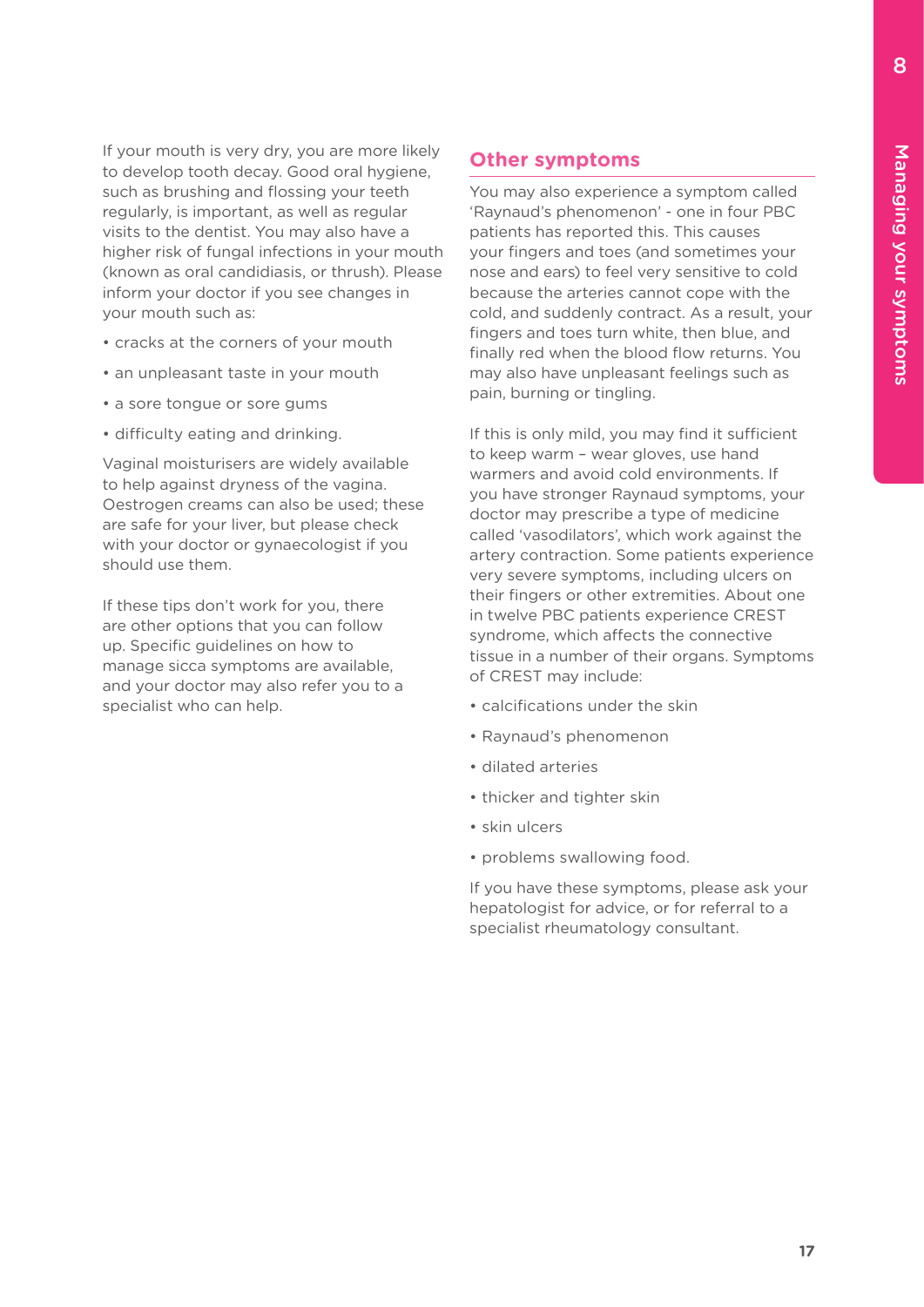# **9 Managing<br>
2 Complicati complications**

PBC can lead to a number of complications. Your doctor can help you manage these in a variety of ways.

# **Osteoporosis**

Osteoporosis is a bone disease that occurs when the body loses too much bone, makes too little bone, or both. As a result, bones become weak and may break from a fall or, in serious cases, from sneezing or minor bumps.

Osteoporosis is a common complication in patients with PBC. You can help to prevent and treat osteoporosis by ensuring you have a good diet, take some weight-bearing exercise, and stop smoking. Your doctor may consider giving you calcium supplements (if you have no history of renal stones) and vitamin D. Several trials have demonstrated that bisphosphonates (drugs that prevent or slow down bone thinning), especially weekly alendronate and monthly ibandronate, are effective in increasing bone mass in patients with PBC.

# **Reduced vitamin absorption**

Patients with PBC, particularly those with prolonged jaundice, can struggle to absorb fat-soluble vitamins (vitamins A, D, E and K). Your doctor may recommend that you take a supplement, but this should be considered on an individual basis.

# **Hyperlipidaemia**

When the concentration of triglycerides or cholesterol in your blood is too high, it is called 'hyperlipidaemia'. Hyperlipidaemia is normally linked to an increased risk of cardiovascular disease, such as heart attack and angina, stroke, and narrow blood vessels in the legs. But it can also appear because of cholestasis, as part of your PBC, so it does not necessarily mean that your cardiovascular risk is increased.

If you have PBC alongside low HDL cholesterol and high LDL cholesterol levels, we recommend that you take cholesterol-lowering medication as part of a personalised plan.

# **Veins**

Patients with PBC may develop a type of high blood pressure known as 'portal hypertension'. This affects your hepatic portal system, which is the part of your vein network that directs blood from your intestines to your liver. Portal hypertension is often caused by scar tissue (cirrhosis) that forms in your liver due to inflammation.

9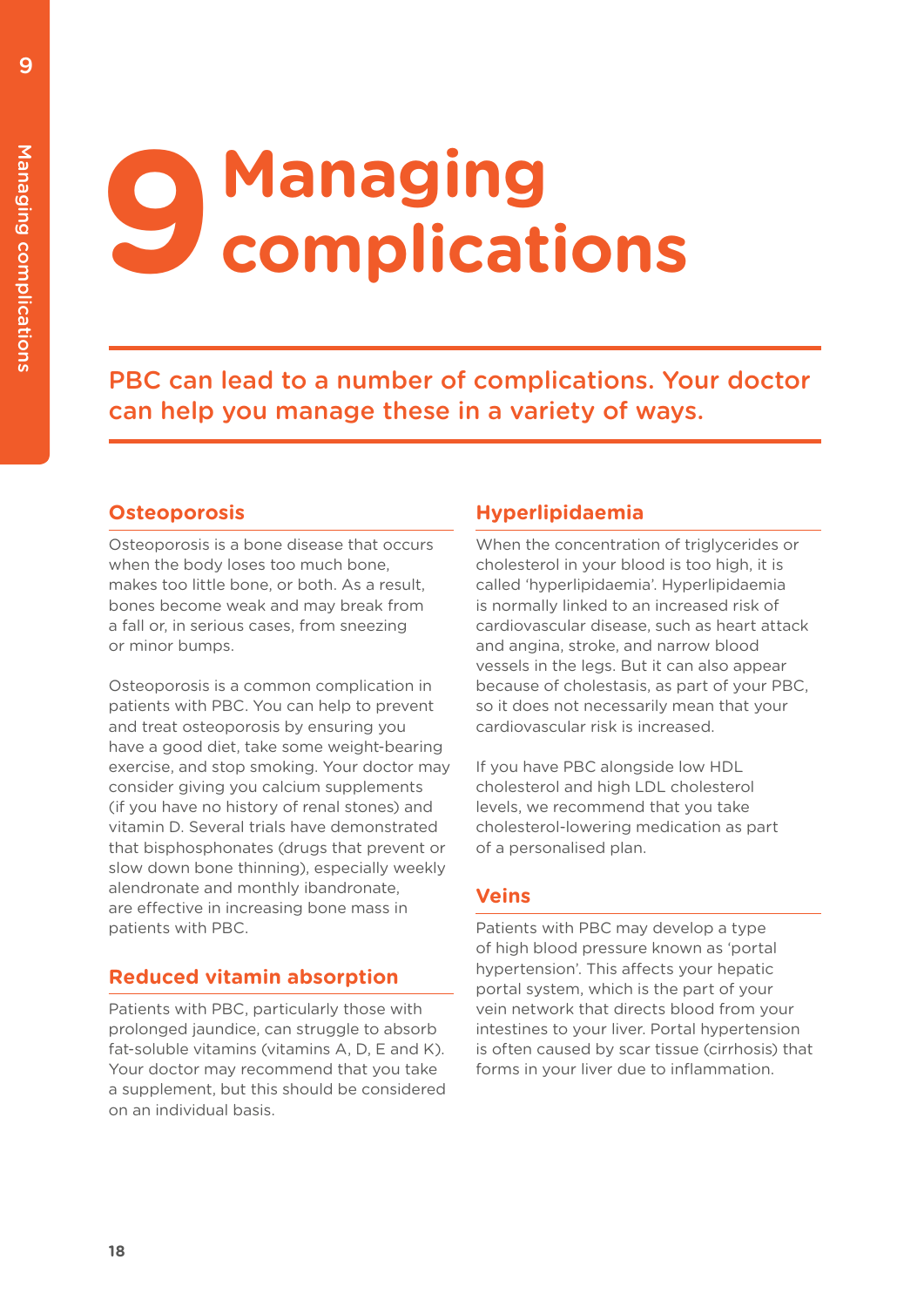You are more at risk of portal hypertension if your blood tests show low albumin, elevated bilirubin, and/or elevated INR ('international normalised ratio' – a measurement of blood clotting). Men are also more likely to experience portal hypertension than women.

If you have portal hypertension, you may also develop enlarged or swollen veins in the lower part of your esophagus (the tube connecting your throat to your stomach).

Your doctor should check for this by using a procedure called upper gastrointestinal endoscopy. This means that your doctor will insert a thin, flexible, lighted tube (endoscope) through your mouth and into your esophagus, stomach and the beginning of your small intestine (duodenum).

These veins are often treated with medication to reduce pressure in your veins, or by wrapping the veins with an elastic band to prevent them from bleeding. This treatment can take place during your endoscopy. If your veins are bleeding, your doctor may treat this with a tiny balloon, which is inserted into the bleeding vein and inflated, or a self-expandable metal tube.

# **Hepatocellular carcinoma**

Hepatocellular carcinoma (HCC) is a cancer that starts in the liver cells, and is one of the most serious complications of PBC. It is more likely to occur in men. There are several non-surgical treatment options for HCC:

- Ablative therapies treatments that destroy the cancer cells, such as radiofrequency ablation, ethanol injections or cryotherapy
- Embolisation a injection to block the blood supply to the cancerous cells in the liver (trans-arterial embolisation, or TAE), which can also be performed in conjunction with chemotherapy (trans-arterial chemoembolisation, or TACE).

Surgical therapies are also available, and HCC can be treated by removing the affected part of your liver – this procedure is known as a 'liver resection'. However, if the damage to your liver is such that none of the options above are suitable, then you are likely to be offered a liver transplant.

# **Liver transplant**

Your doctor may suggest a liver transplant if they notice complications that involve scarring of the liver (cirrhosis), high levels of bilirubin, jaundice, itching, or fatigue.

Having a liver transplant does not guarantee that you will be free of PBC – around 20 per cent of patients who have received a transplant go on to experience PBC again in their new liver. This is called recurrent PBC.

After a liver transplant you will be prescribed medication to suppress your immune system (tacrolimus), in order to lower the risk of the new liver being rejected by your body. Tacrolimus has been associated with an increased rate of recurring PBC after transplant, but there is not enough data available for us to recommend one medication over another.

Taking UDCA will lower your liver enzymes, and may reduce your risk of recurrent PBC, but again there is not enough evidence for us to make a firm recommendation for its use after transplant.

Your risk of osteoporosis increases after a liver transplant, so your doctor should check carefully for this and help you to manage this.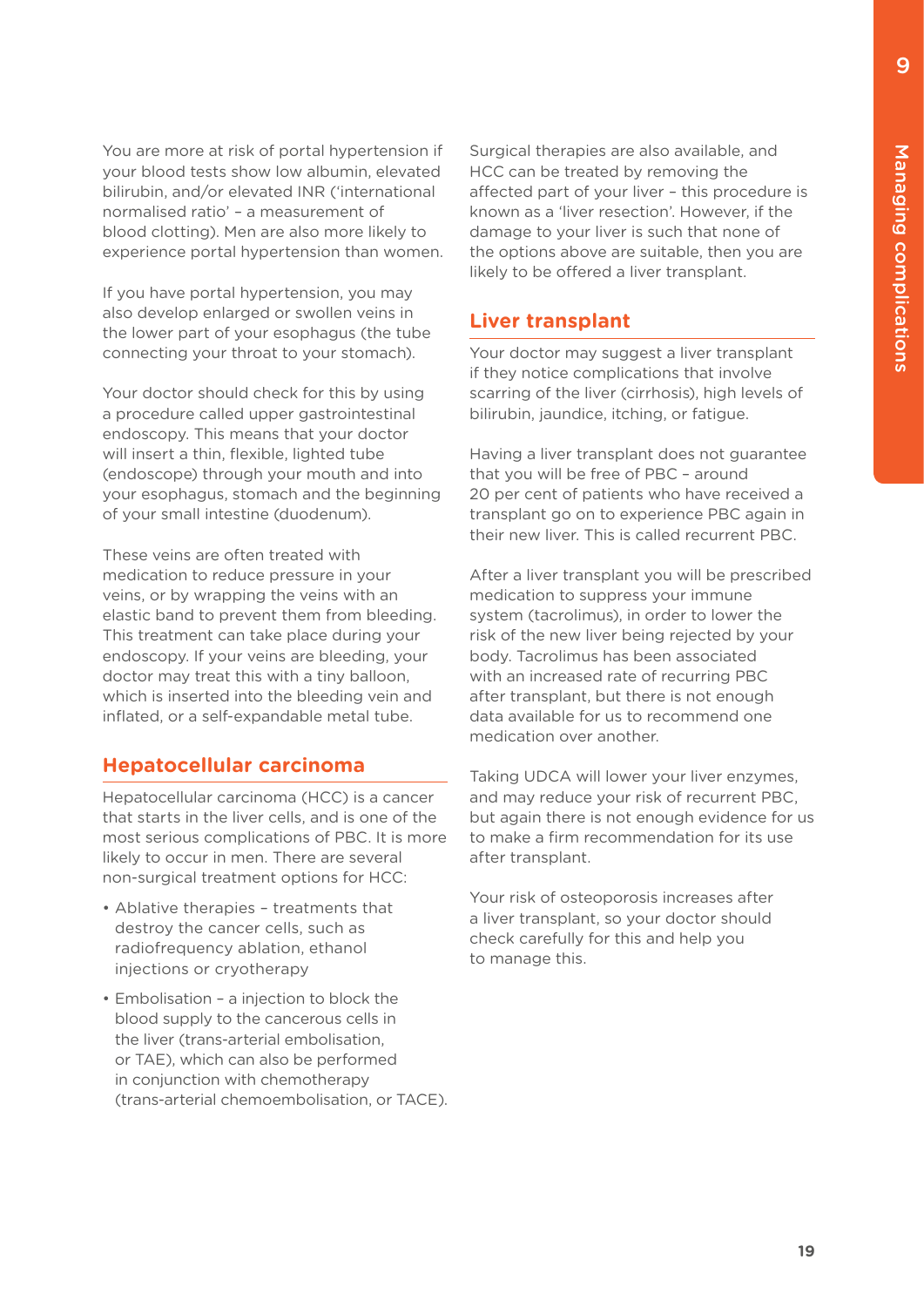# **10 Delivering your care**

PBC is very complex for clinicians to manage, as their care programme must meet the needs of patients with very different levels of symptoms and risk.

# **Who will manage my care?**

The nature and risk profile of your condition will determine who is responsible for managing your care. This could range from primary care physicians to tertiary/ transplant-centre experts. As a minimum, the person managing your care should offer you an assessment every year that looks at your symptoms and treatment needs. This should develop into a structured, life-long, follow-up process that is tailored to your personal experience of the condition.

# **Standards of care**

Your doctor should follow these treatment standards, which have been approved internationally:

- All patients with suspected PBC should have an abdominal ultrasound as part of their baseline treatment, to exclude alternate reasons for cholestasis.
- UDCA (at 13–15 mg/kg/day) should be the first-line treatment for all patients with PBC.
- Blood test results, taken after one year of UDCA therapy, should be used to categorise individual risk of the disease progressing.
- All patients should be asked about their symptoms (particularly itching, sicca complex and fatigue) to assess the impact on their quality of life, and to ensure appropriate investigation and treatment.
- To improve the opportunities for patients to receive a liver transplant if necessary, any tests that show evidence of bilirubin, or bleeding veins, a build up of fluid in the abdomen, or 'brain fog', should be discussed with a hepatologist linked to a transplant programme.
- All patients with PBC should have a risk assessment for osteoporosis, with treatment and follow-up according to the guidelines in your country.
- If patients have PBC combined with features of autoimmune hepatitis (AIH), this is unusual and a liver biopsy is recommended for diagnosis.

# **Patient support groups**

We strongly recommend contacting your local patient support groups, who can offer you more information about PBC and the treatment options available to you. They can also provide invaluable support and counselling to help you in living with your condition. Your doctor can provide details of these, or you can find them by searching online.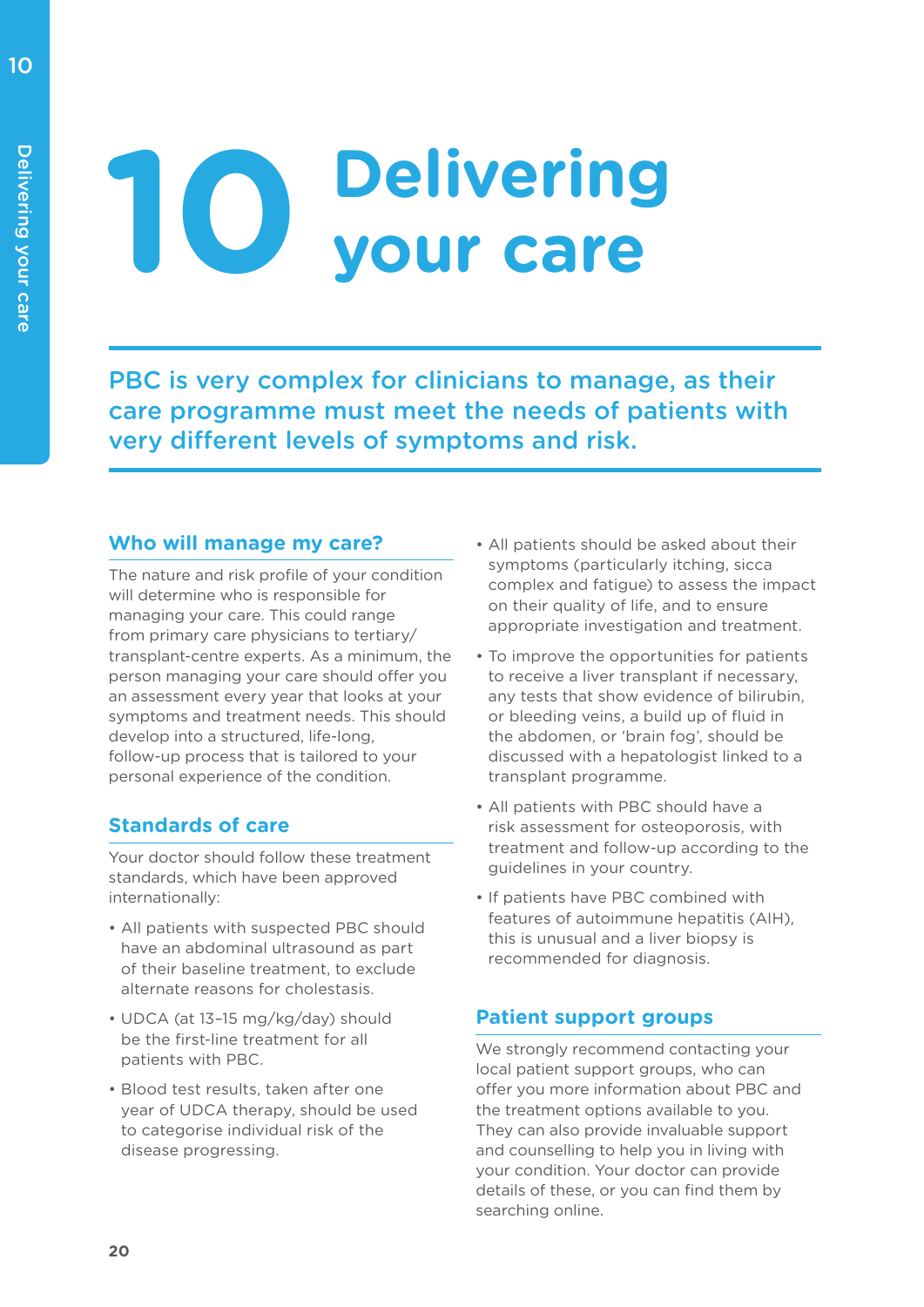# **11 Conclusion**

PBC is a liver condition that prevents bile flowing freely from the liver to the intestine, and particularly affects women over the age of 40. There is no cure for PBC and it will worsen without treatment, resulting in end-stage liver disease that requires a transplant. However, there are treatments available to manage symptoms and slow down the disease progression.

Your doctor will probably diagnose PBC based on blood tests and scans, but a biopsy may be necessary if other tests are inconclusive. Your doctor should also assess your individual risk of disease progression, both at the point of diagnosis and during treatment. Although most patients with PBC are past childbearing age, your condition should not prevent you from having a successful pregnancy, with careful monitoring.

You should be prescribed UDCA medication as a first-line treatment, with the dose based on your weight. If you do not respond well to UDCA, there is now a licensed second-line drug (OCA) available for you to try, as well as several new and repurposed drugs undergoing clinical trials.

PBC can cause various symptoms, such as itching, dry mouth and fatigue, and your doctor should provide treatment to manage these. Your doctor should take a life-long approach to your care, with regular monitoring to ensure you receive the best possible treatment as your condition develops.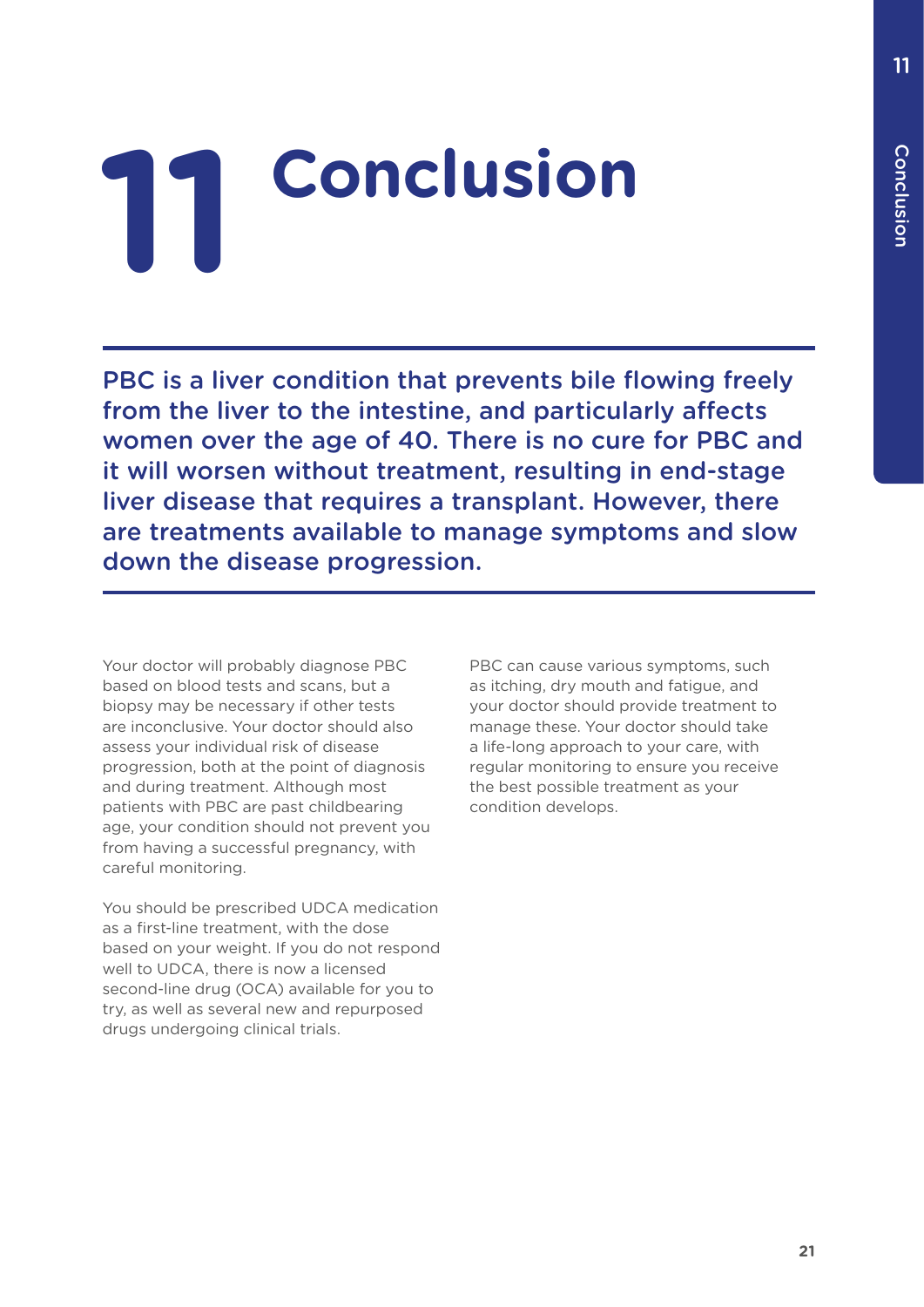# **Glossary**

# **Adverse event**

Any unexpected medical occurrence experienced by a patient who has been administered a pharmaceutical product. The occurrence does not necessarily have to have a causal relationship with this treatment.

### **Autoimmune Hashimoto's thyroiditis**

Also called Hashimoto's disease, Hashimoto's thyroiditis is an autoimmune disease – a disorder in which the immune system turns against the body's own thyroid and causes an inflammation.

# **Autoimmune hepatitis (AIH)**

A chronic disease characterised by inflammation of the liver caused by antibodies or lymphocytes produced against substances naturally present in the liver cells.

# **Alkaline phosphatase (ALP)**

Alkaline phosphatase (ALP) is a simple blood marker that shows how well the bile ducts in your liver work. It can be used to monitor response to therapy.

It can also serve as a diagnostic biomarker. The first indicator of primary biliary cirrhosis (PBC) may be elevated ALP levels, as measured by routine blood tests. In PBC, elevated ALP is an indication of continual bile duct destruction, which leads to inflammation and damage. ALP is also produced in the bones, and levels may be elevated due to bone disease or fractures.

### **Antimitochondrial antibodies (AMA)**

Between 95 and 98% of patients with primary biliary cirrhosis (PBC) have autoantibodies (antibodies to self) in their blood that react with the inner lining of mitochondria. These autoantibodies are called antimitochondrial antibodies (AMA).

Mitochondria are the energy factories present inside all cells, not just the cells of the liver or bile ducts. The mitochondria use the oxygen carried in the blood from the lungs as a fuel to generate energy. AMA bind to protein antigens that are contained in multienzyme complexes (packages of enzymes) within the inner lining of the mitochondria. These multienzyme complexes produce key chemical reactions necessary for life. The complexes are referred to as multienzyme because they are made up of multiple enzyme units.

# **Antinuclear antibodies (ANA)**

Antinuclear antibodies (ANAs, also known as antinuclear factor or ANF) are autoantibodies that bind to contents of the cell nucleus. In normal individuals, the immune system produces antibodies to foreign proteins (antigens) but not to human proteins (autoantigens). In some individuals, antibodies to human antigens are produced. ANA levels can also be elevated in cases of autoimmune hepatitis.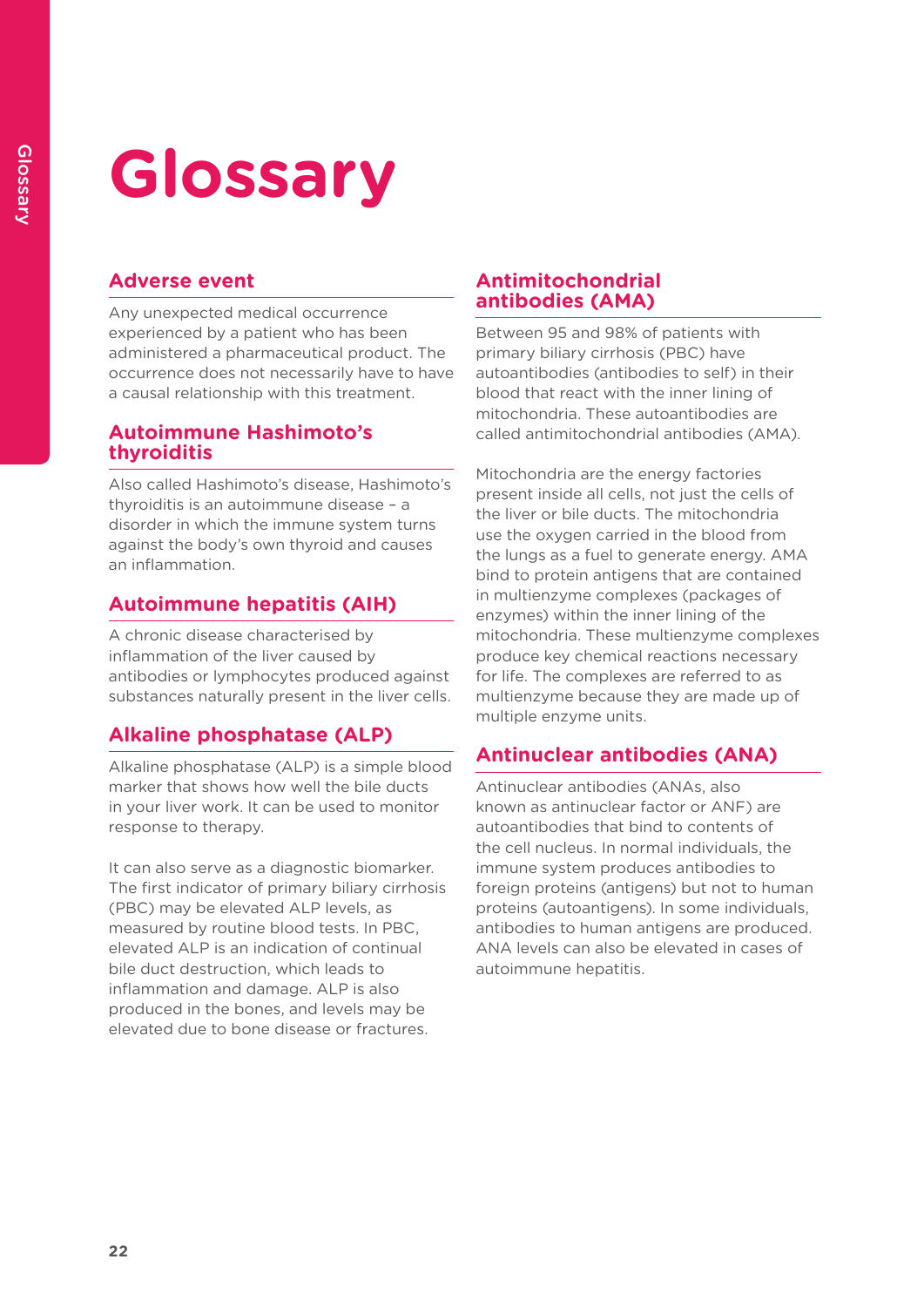# **Autoimmune diseases**

An autoimmune disease is a disorder where the body's natural defence mechanisms attack the body's own cells like a foreign body such as a virus or bacteria. PBC is an autoimmune disease, which causes the body to attack its own bile ducts in the liver. Other autoimmune liver diseases are AIH (autoimmune hepatitis), PSC (primary sclerosing cholangitis) and IgG4-associated autoimmune diseases.

# **Bile acids**

Bile acids have long been known to facilitate digestion and absorption of lipids in the small intestine as well as regulate cholesterol homeostasis. Over the last decade, however, it has become clear that bile acids are not simply digestive detergents, and that they are the body's primary route for breaking down cholesterol. Bile acids are now recognised as hormones involved in the regulation of various metabolic processes. Through activation of various signaling pathways, bile acids regulate not only their own synthesis and enterohepatic circulation, but also triglyceride, cholesterol, glucose, and energy homeostasis. Bile acid accumulation due to cholestasis contributes to progressive liver damage, leading to fibrosis and cirrhosis.

# **Bile ducts**

The duct that conveys bile from the liver and the gall bladder to the duodenum. The bile ducts play an important role in keeping the liver healthy. Bile ducts are tubes that carry bile from the liver to the small intestine to help with digestion. PBC damages bile ducts and causes bile to get trapped in the liver. Bile build-up can be toxic and can damage the liver tissue.

# **Biliary**

Relating to bile or the bile duct.

# **Bilirubin**

Elevated serum bilirubin is a marker of advanced liver disease including PBC and an early indicator of cirrhosis and portal hypertension.

Usually, initial bilirubin levels remain normal in PBC for several years. Elevated serum bilirubin levels occur in advanced stages of PBC.

A serum bilirubin level higher than 1 mg/ dL (17 μmol/L) is a predictive factor for developing cirrhosis. A total serum bilirubin level exceeding 2 mg/dL (34 μmol/L) is associated with a late stage of PBC.

# **Biopsy**

A liver biopsy is a medical test commonly performed by a hepatologist, gastroenterologist or another trained surgeon involving extraction of sample cells or tissues for examination to determine the presence or extent of a disease. Liver biopsy may be used to confirm staging during the diagnosis of PBC.

# **Cholangitis**

Inflammation of the bile ducts in the liver.

# **Choleresis**

The flow of bile from the liver especially when increased above a previous or normal level.

# **Cholestasis**

Cessation or reduction of the flow of bile, typically resulting from obstruction within the larger bile ducts or gall bladder (more fully extrahepatic cholestasis) or from factors affecting bile efflux or flow within the liver (more fully intrahepatic cholestasis).

# **Cirrhosis**

A chronic disease of the liver marked by degeneration of cells, inflammation, and fibrous thickening of tissue. It is typically a result of long-term chronic liver diseases.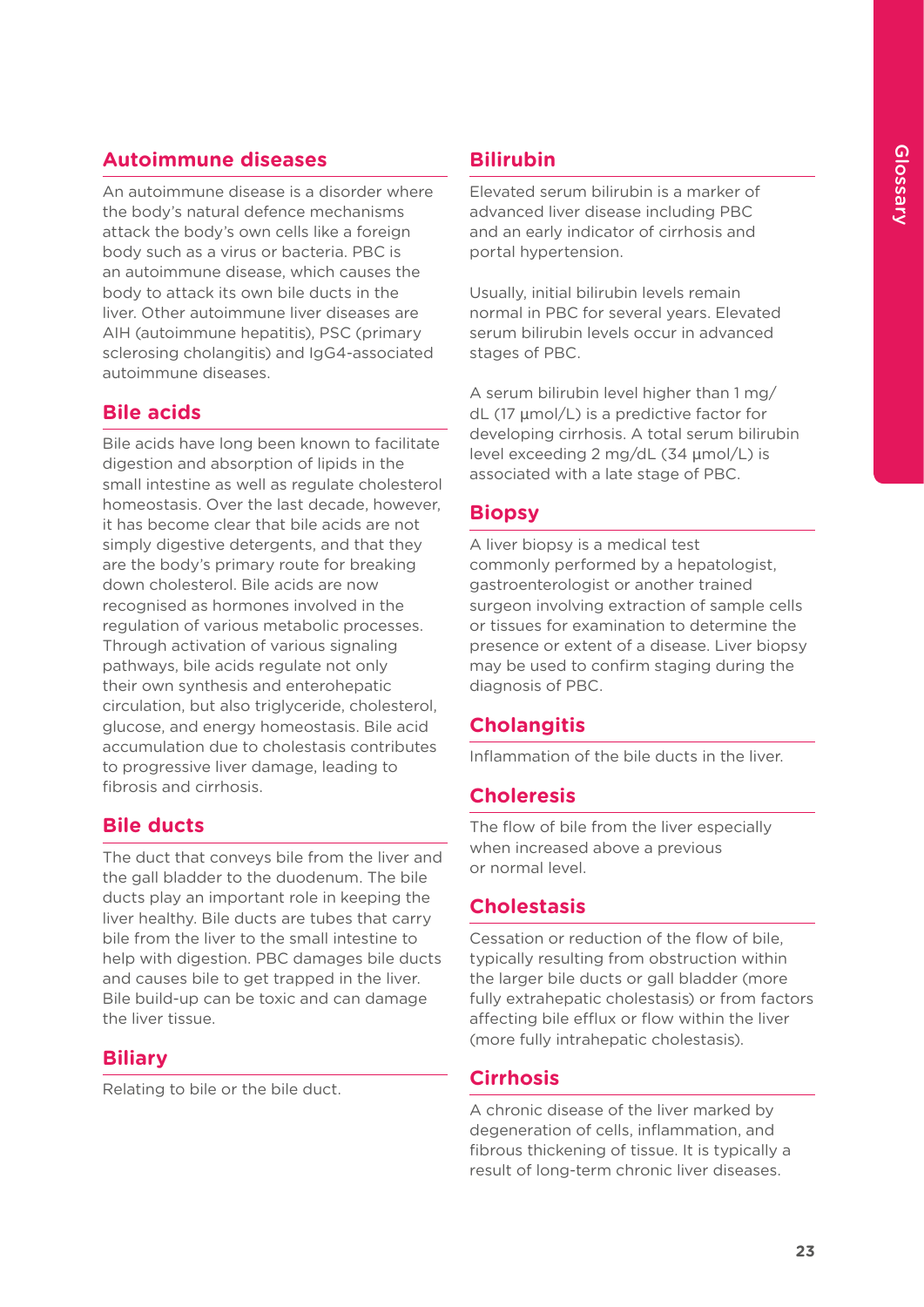# **Fatigue**

Fatigue (either physical, mental or both) is a frequent symptom in many liver diseases. It may be difficult for the patient to describe, and words like lethargic, exhausted and tired may be used. Up to 85% of patients with PBC experience fatigue during the course of the disease.

# **Fibrosis**

The thickening and scarring of connective tissue, usually as a result of injury.

# **Farnesoid X Receptor (FXR)**

FXR is a key regulator of bile acid, inflammatory, fibrotic, and metabolic pathways. OCALIVA (obeticholic acid) is a farnesoid X receptor (FXR) agonist.

# **Jaundice**

A medical condition with yellowing of the skin or whites of the eyes, arising from excess of the pigment bilirubin and typically caused by obstruction of the bile duct, by liver disease, or by excessive breakdown of red blood cells.

# **Liver (organ)**

A large lobed glandular organ in the abdomen of vertebrates, involved in many metabolic processes.

The liver is dark reddish brown in color and is divided into two main lobes which are further subdivided into approximately 100,000 small lobes, or lobules. About 60% of the liver is made up of liver cells called hepatocytes, which absorb nutrients and detoxify and remove harmful substances from the blood. A hepatocyte has an average lifespan of 150 days. There are approximately 202,000 hepatocytes in every milligram of a person's liver tissue. The liver receives its blood supply via the hepatic artery and portal vein.

# **Liver failure**

The damage caused by cirrhosis, severe acute hepatitis, or intoxication may not be reversible and can eventually become so extensive that the liver stops functioning. This is called liver failure. Cirrhosis can be fatal if the liver fails. However, it usually takes years for the cirrhosis to reach this stage and treatment can help slow its progression.

# **Mechanism of action**

Mechanism of action describes the process by which a molecule, such as a drug, functions to produce a pharmacological effect. A drug's mechanism of action may refer to its effects on for example cell growth, or its interaction with its direct biomolecular target, for example a protein or nucleic acid.

# **Non-alcoholic fatty liver (NAFL)**

If a person has excess fat in their liver, but no inflammation or liver damage, this condition is called 'fatty liver', or NAFL. It resembles alcoholic liver disease, but occurs in people who drink little or no alcohol. A fatty liver is not normal, but by itself it probably causes little harm or permanent damage.

# **Non-alcoholic fatty liver disease (NAFLD)**

Non-alcoholic fatty liver disease (NAFLD) is a general term for several forms of fatty liver diseases, which range from bland fatty liver (NAFL) to more non-alcoholic steatohepatitis (NASH), to advanced liver disease such as cirrhosis and/or liver cancer

If fat is suspected based on blood test results or scans of the liver, this problem is called non-alcoholic fatty liver disease (NAFLD). If a liver biopsy is performed in this case, it will show that some people have NASH while others have simple fatty liver (NAFL).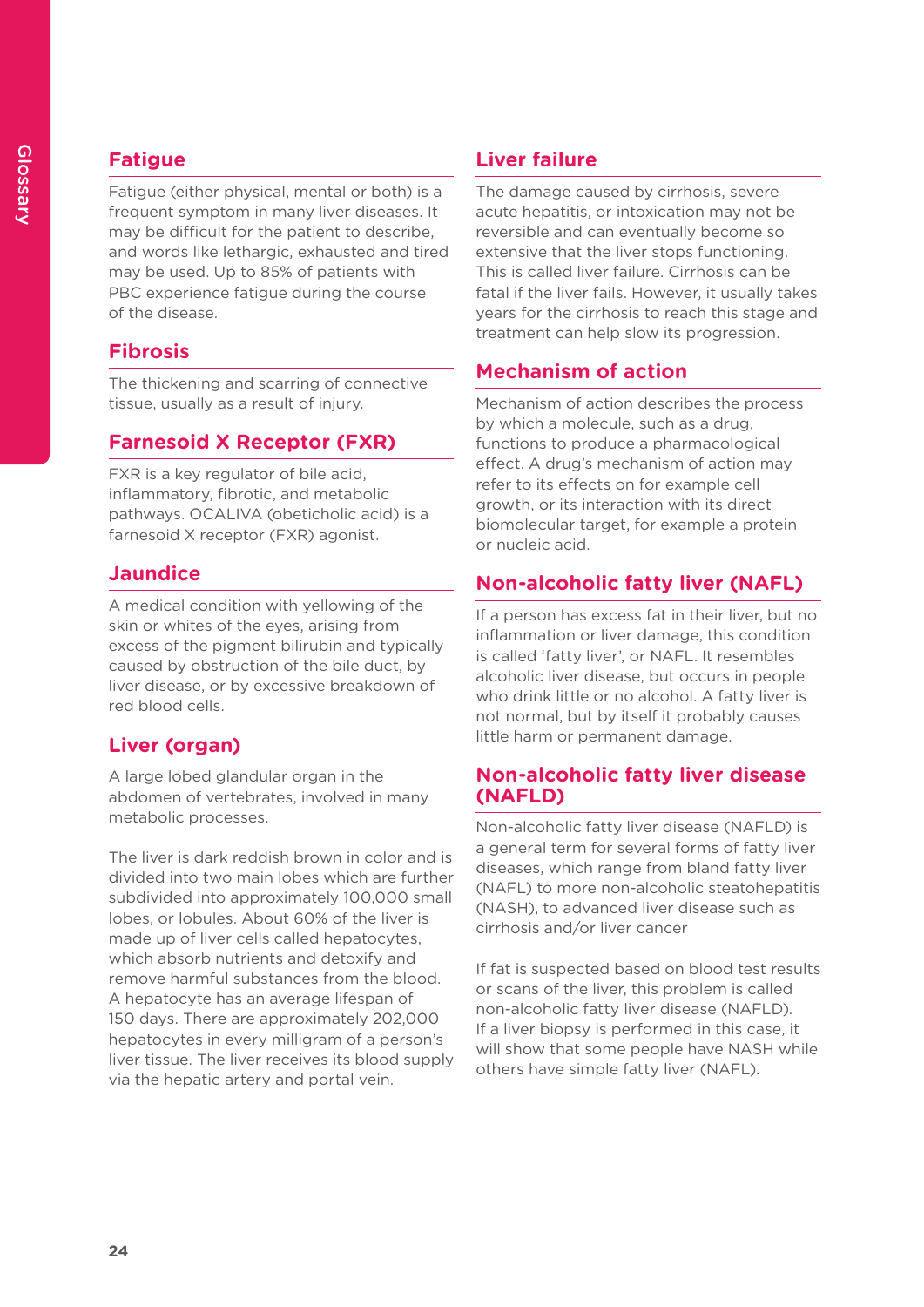# **Non-alcoholic steatohepatitis (NASH)**

Non-alcoholic steatohepatitis, or NASH, is a a more severe form of non-alcoholic fatty liver (NAFL). The major feature in NASH is fat in the liver, along with inflammation and damage. Most people with NASH feel well and are not aware that they have a liver problem. Nevertheless, NASH can be severe and can lead to cirrhosis, in which the liver can be permanently damaged and scarred and is no longer able to work properly. NASH may also cause liver cancer even when there is no cirrhosis.

Both NASH and NAFLD are becoming more common, possibly because of the greater number of people with obesity. Obesity also contributes to diabetes and high blood cholesterol, which can further complicate the health of someone with NASH.

# **Non-viral vs. viral liver diseases**

Viral liver diseases are caused by a virus; non-viral liver diseases are not. Other reasons for liver disease may be autoimmune, metabolic, toxic or genetic. For some nonviral liver diseases, including autoimmune diseases such as PBC, the cause is unknown. Viral liver diseases include Hepatitis A, B, C, D and E.

Non-viral liver diseases include PBC, autoimmune hepatitis, non- alcoholic steatohepatitis (NASH), and haemochromatosis.

# **Nuclear receptor**

Nuclear hormone receptors belong to a certain class of proteins that, when bound to specific sequences of DNA, serve as on-off switches for transcription within the cell nucleus. These switches control the development and differentiation of skin, bone and behavioural centres in the brain, as well as the continual regulation of reproductive tissues.

FXR belongs to a subclass of metabolic receptors within the nuclear receptor (NR) family and is identified as a nuclear receptor for bile acids.

# **Obeticholic acid**

A selective FXR agonist, obeticholic acid, given orally, binds to the farnesoid X receptor (FXR), a nuclear receptor found in the nucleus of liver and intestine cells. FXR is a key regulator of bile acid metabolic pathways. Obeticholic acid increases bile flow from the liver and suppresses bile acid production in the liver, thus reducing the exposure of the liver to toxic levels of bile acids.

# **Primary biliary cholangitis (PBC)**

Primary biliary cholangitis (PBC) is a chronic autoimmune disease and a rare liver disease that affects the bile ducts in the liver. If left untreated, it can progress to hepatic fibrosis, cirrhosis, liver failure, and death unless a patient receives a liver transplant.

While PBC is rare, it is the most common cholestatic liver disease and typically strikes women in the prime of life. PBC is typically diagnosed in people between 35 and 60 years of age. An estimated 90 percent of people with PBC are women. Although a population-based approach to the detection of cases has little feasibility for PBC because of its rarity, the disease has been found to be most frequent in northern Europe and North America.

The majority of patients are asymptomatic at diagnosis, but become symptomatic within 10 years, and the estimates for developing symptoms at 5 and 20 years are 50% and 95%, respectively. Pruritus, or itching, and fatigue are the most common symptoms reported by patients with PBC; however, these symptoms do not correlate with disease severity or clinical outcomes.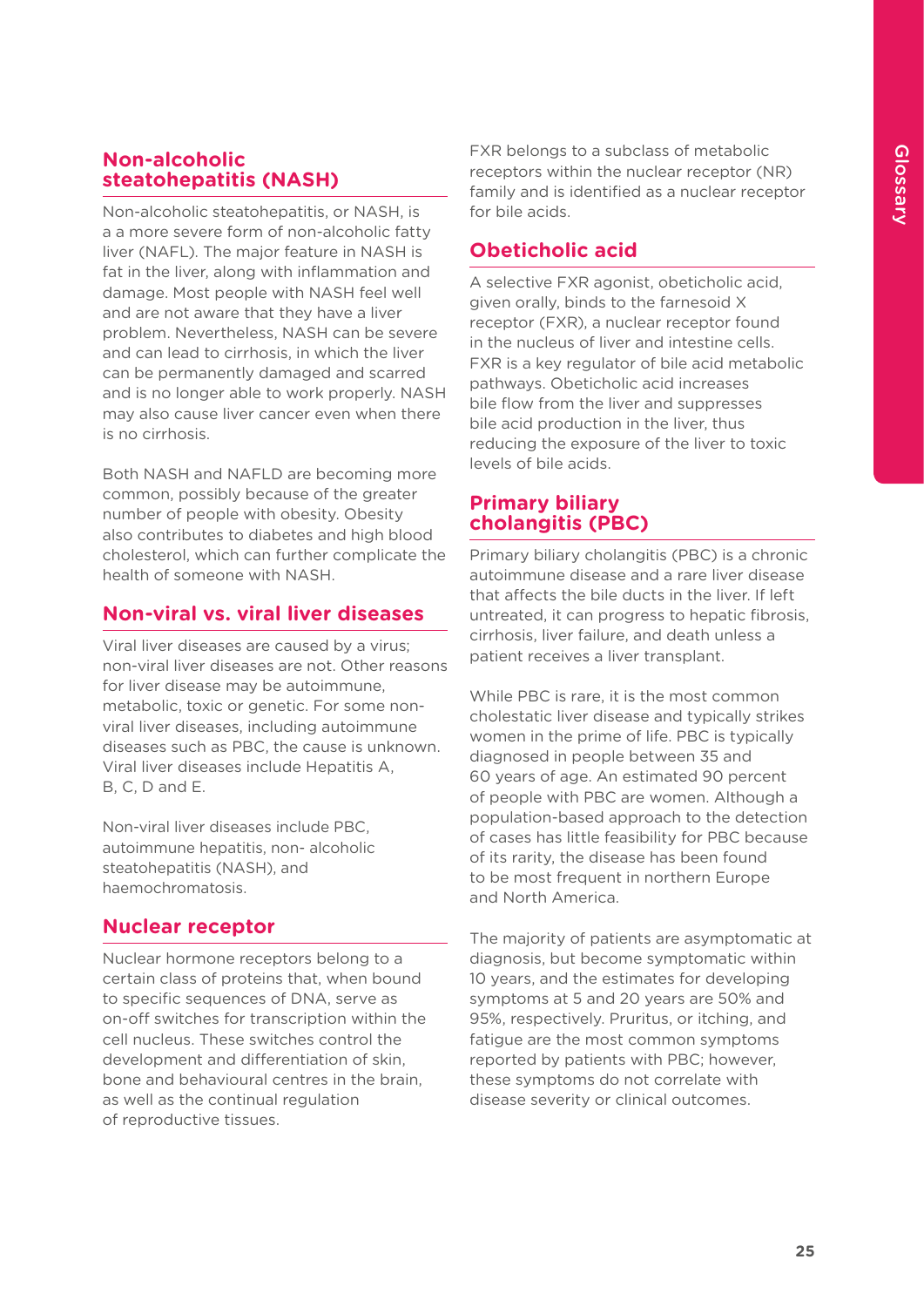PBC is diagnosed primarily based on two biomarkers in the blood:

- An abnormal elevation of alkaline phosphatase (ALP) levels
- The presence of antimitochondrial antibodies (AMA), which are observed in approximately 90-95% of people with PBC

Although not required, a liver biopsy can be used to further substantiate the diagnosis, if needed.

The progression of PBC can vary significantly, with some patients progressing to liver failure over a period of years and others remaining asymptomatic for more than a decade. It is important to note that liver function can begin to deteriorate in people with PBC prior to the onset of symptoms.

# **Primary liver diseases**

A primary disease is one that starts spontaneously and without obvious cause. PBC is a primary liver disease.

### **Progressive liver diseases**

A progressive disease is one that gets worse over time. PBC is a progressive liver disease.

### **Pruritus**

Pruritus is defined as an unpleasant sensation that provokes the desire to scratch. Pruritus can affect patients with PBC regardless of cholestasis or stage of disease.

# **Systemic sclerosis**

Systemic sclerosis, also called systemic scleroderma or diffuse scleroderma, is an autoimmune disease of the connective tissue. It is characterised by thickening of the skin caused by accumulation of collagen, and by injuries to small arteries.

# **Ursodeoxycholic acid (UDCA)**

Ursodeoxycholic acid (UDCA) is one of the secondary bile acids, which are metabolic by-products of intestinal bacteria. UDCA has been the standard of care for treatment of PBC for nearly 20 years. UDCA's primary mechanism involves diluting the bile acid pool by replacing/displacing toxic concentrations of bile acid.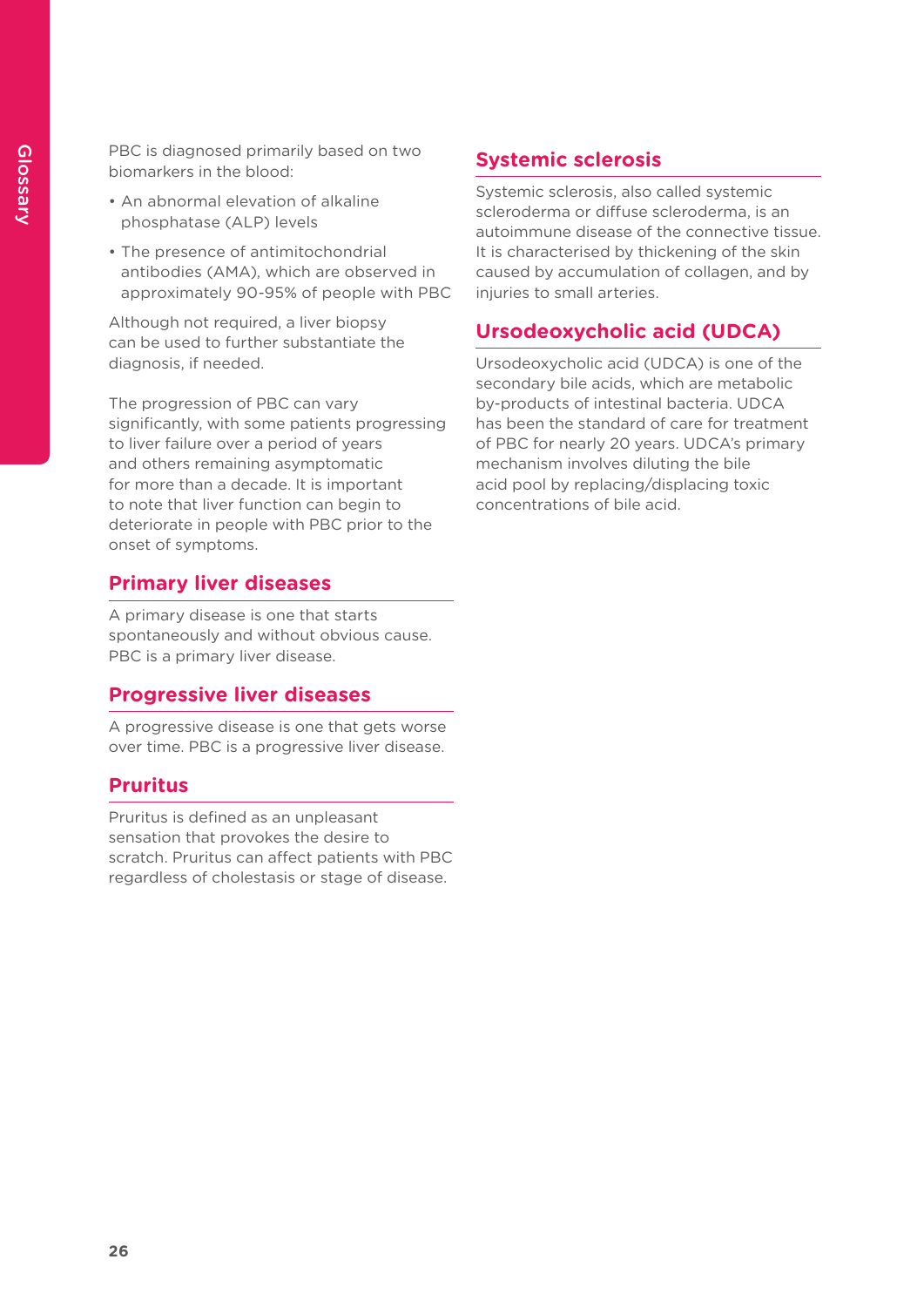# **Questions to ask your doctor**

We have put together a list of questions that you may wish to ask your doctor, to help you find out as much as possible about the options for treating and managing your condition.

# **General questions**

- 1. What are my blood test results? Do they include alkaline phosphatase, bilirubin, albumin, ASP, AST and platelet count, and show units (such as μmol/L or g/L) and reference ranges?
- 2. What are the results of other diagnostic tools, such as ultrasound, liver stiffness measurement (LSM) or biopsy?
- 3. Are you using a risk score? If so, which one, and what are the results?
- 4. What disease stage am I on?
- 5. What is my prognosis?
- 6. You will probably be prescribed UDCA. Make sure to ask your doctor:
	- a. How much is my dose?
	- b. When and how many times per day should I take it?
	- c. What are the normal side effects I don't need to worry about?
	- d. What are dangerous side effects that might require medical attention?
	- e. If I take other medicines, do I have to take them at different times?
- 7. When is my next appointment?
- 8. Any other question you might think of.

#### **Questions at your follow-up appointment**

- 9. Has my disease stage or prognosis changed since my last visit?
- 10. How am I responding to UDCA?
	- a. Is it working?
	- b. Do I need to adjust the dose?
	- c. If not, should I consider adding other medicines to UDCA? Which? Or should I switch to a different therapy?

#### **Questions about UDCA**

- 11. Is my dosage prescribed according to my weight, at between 13–15mg per kg of weight per day?
- 12. I am struggling with multiple tablets. Can I be prescribed a stronger, single-dose version?
- 13. How often will you check the results of the treatment?
- 14. I don't feel well:
	- a. Could this have anything to do with my medicine, or is another reason more likely?
	- b. Can you check if my dosage is insufficient, or too high?
	- c. Can we reduce/increase the dosage and see what happens?
- 15. I have lost weight: can I reduce the dosage?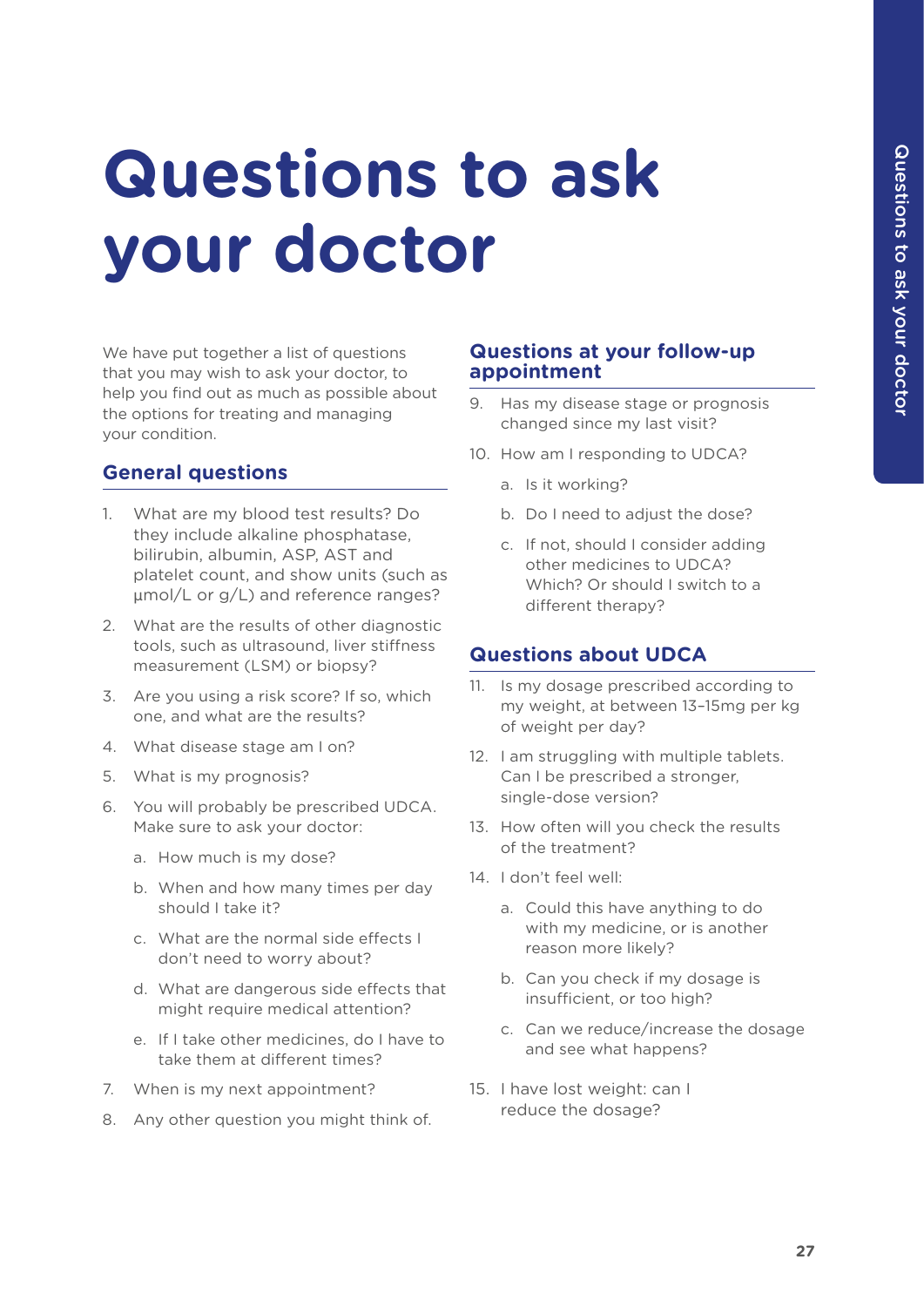- 16. I have gained weight: should we increase the dosage?
- 17. If you discover I have an allergy to the additives in the tablet form of UDCA, is there a liquid version I can take?

# **Questions about OCA**

- 18. UDCA did not work for me. Can I try to add OCA to my treatment?
- 19. Is OCA available in our country, and will it be covered by my health insurance?
- 20. I have heard that it is possible to be prescribed OCA even though it is not registered or covered by health insurance in our country. Is this scheme available to me, and how can I be considered for it?
- 21. You have prescribed OCA and told me to stop taking UDCA, even though I am not intolerant to UDCA. Can you explain why you are stopping my UDCA treatment?
- 22. At which dose should I take OCA?
- 23. I heard that OCA must be given at a lower dose if people have severe liver disease. Does this apply to me, too?
- 24. What can I do if I suffer from side effects such as itching?

# **Questions about pregnancy and PBC**

- 25. Does my pregnancy care need to take place at the hospital where I am treated for PBC, or can I see a local midwife?
	- a. Is there contact between you and the gynecologist/midwife?
	- b. If not: can I ask the gynecologist/ midwife to contact you? If yes: who is in the lead?
- 26. Do I need extra blood controls during the pregnancy? And after birth?
- 27. Is there a possibility that my child will have PBC?
- 28. Can I have a home birth or is it better to deliver in the hospital?
- 29. If I don't want to take medication during my pregnancy, how will this affect my condition?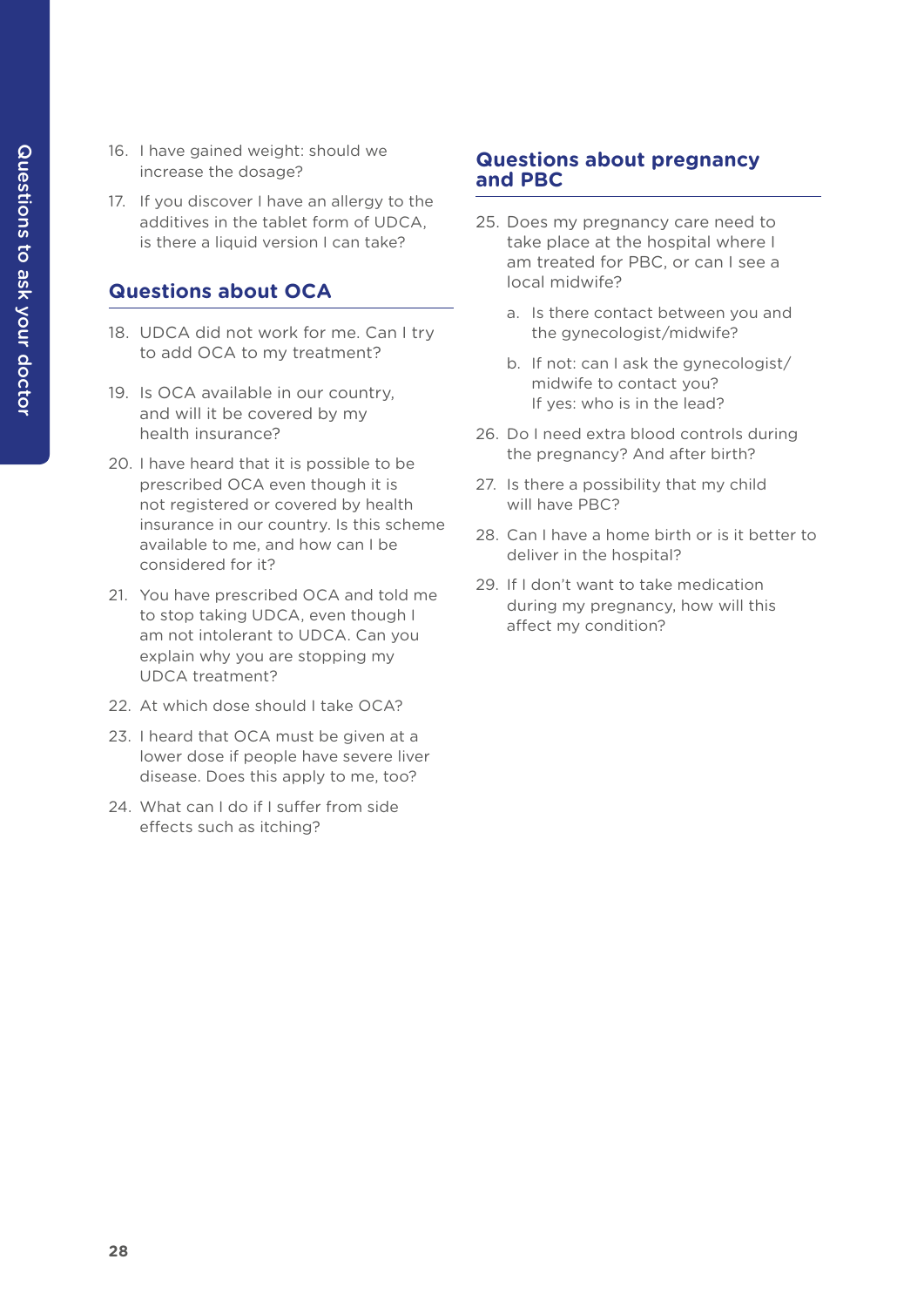# **Recommendations**

#### **Recommendation 1 [Chapter 3]**

EASL recommends taking a detailed history and physical examination when evaluating patients with biochemical tests that suggest cholestatic liver disease.

#### **Recommendation 2 [Chapter 3]**

EASL recommends ultrasound as the first-line noninvasive imaging procedure, in order to differentiate intra- from extrahepatic cholestasis.

#### **Recommendation 3 [Chapter 3]**

EASL recommends performing serologic screening for AMA and PBC-specific-ANA by immunofluorescence in all patients with unexplained cholestasis.

#### **Recommendation 4 [Chapter 3]**

EASL recommends imaging by MRCP in patients with unexplained cholestasis. EUS can be an alternative to MRCP for evaluation of distal biliary disease.

#### **Recommendation 5 [Chapter 3]**

EASL recommends considering liver biopsy after serologic screening and extended imaging, in patients with ongoing unexplained intrahepatic cholestasis.

#### **Recommendation 6 [Chapter 3]**

EASL recommends considering genetic tests for inherited cholestatic syndromes in patients where clinically appropriate.

#### **Recommendation 7 [Chapter 4]**

EASL recommends that in adult patients with cholestasis and no likelihood of systemic disease, a diagnosis of PBC can be made based on elevated ALP and the presence of AMA at a titre of 1:40.

#### **Recommendation 8 [Chapter 4]**

EASL recommends that in the correct context, a diagnosis of AMA negative PBC can be made in patients with cholestasis and specific ANA immunofluorescence (nuclear dots or perinuclear rims) or ELISA results (sp100, gp210).

#### **Recommendation 9 [Chapter 4]**

EASL recommends against liver biopsy for the diagnosis of PBC, unless PBC-specific antibodies are absent, coexistent AIH or NASH is suspected, or other (usually systemic) co-morbidities are present.

#### **Recommendation 10 [Chapter 4]**

AMA reactivity alone is not sufficient to diagnose PBC. EASL recommends following-up patients with normal serum liver tests who are AMA positive with annual biochemical reassessment for the presence of liver disease.

#### **Recommendation 11 [Chapter 6]**

EASL recommends that therapy in PBC should aim to prevent end-stage complications of liver disease and manage associated symptoms.

#### **Recommendation 12 [Chapter 6]**

EASL recommends evaluating all patients for their risk of developing progressive PBC.

#### **Recommendation 13 [Chapter 6]**

EASL recommends recognition that patients at greatest risk of complications from PBC are those with inadequate biochemical response to therapy, and cirrhosis.

#### **Recommendation 14 [Chapter 6]**

EASL recommends actively recognising that the strongest risk factors for inadequate biochemical response to therapy are early age at diagnosis (e.g. \45), and advanced stage at presentation.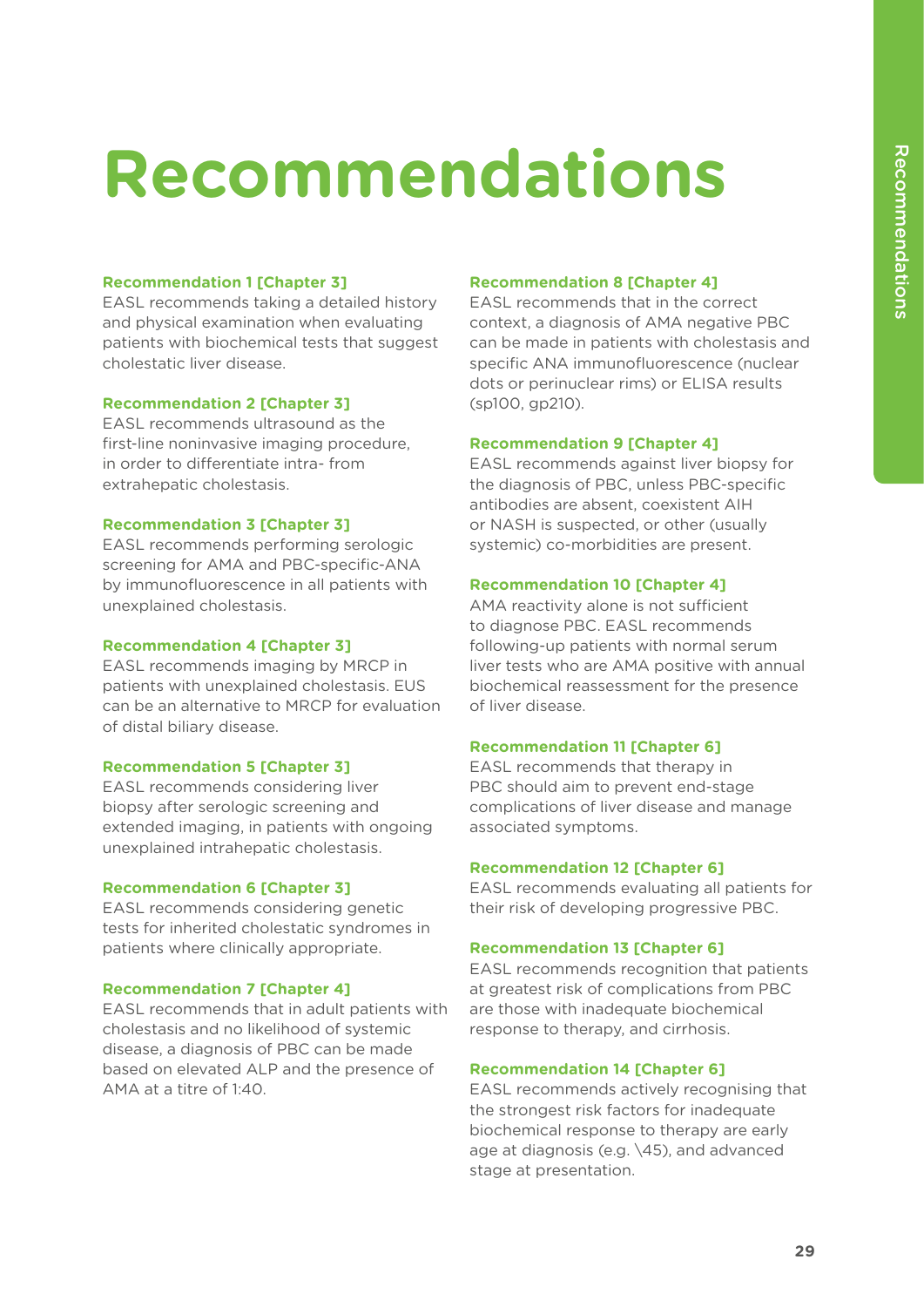#### **Recommendation 15 [Chapter 6]**

EASL recommends evaluating all patients for their stage of disease using a combination of non-invasive tests (bilirubin, alkaline phosphatase, AST, albumin, platelet count, and elastography) at baseline, and during follow-up.

#### **Recommendation 16 [Chapter 6]**

EASL recommends that elevated serum bilirubin and ALP can be used as surrogate markers of outcome for patients with PBC, and routine biochemistry and haematology indices should underpin the clinical approaches to stratify individual risk of disease progression.

#### **Recommendation 17 [Chapter 6]**

EASL recommends recognising that the transplant-free survival for early-stage patients with ALP \1.5 ULN and a normal bilirubin after one year of therapy with UDCA, is not significantly different to a control healthy population.

#### **Recommendation 18 [Chapter 6]**

EASL recommends using elastography and risk scores (such as the GLOBE and UK-PBC score) for patients with PBC, to help better define the individual risk of development of complications of advanced liver disease in the future.

#### **Recommendation 19 [Chapter 7]**

EASL recommends oral UDCA at 13–15 mg/ kg/day as the first-line pharmacotherapy for all patients with PBC. UDCA is usually continued for life.

#### **Recommendation 20 [Chapter 7]**

In a phase III study, evidence of biochemical efficacy of oral OCA has been demonstrated in patients with ALP [1.67\_ ULN and/or bilirubin elevated \2 ULN. Oral OCA has been conditionally approved for patients with PBC in combination with UDCA for those with an inadequate response to UDCA, or as monotherapy in those intolerant to UDCA. EASL suggests considering its use in such patients (initial dose 5 mg; dose titration to 10 mg according to tolerability at six months).

#### **Recommendation 21 [Chapter 7]**

Data from phase III randomised trials for budesonide (in non-cirrhotic patients), and bezafibrate, both in combination with UDCA, are not yet published; EASL suggests currently a recommendation for therapy cannot be made.

#### **Recommendation 22 [Chapter 8]**

EASL recommends expert consultation for all pregnant patients to guide therapy, noting that pregnancy is typically well tolerated in non-cirrhotic patients with PBC. EASL recommends the continued use of UDCA in pregnancy, even though supporting data are limited. Pruritus management is important and may require specialist advice, noting that rifampicin has been used by experts during the third trimester.

#### **Recommendation 23 [Chapter 8]**

Pregnancy in patients with cirrhosis carries a higher risk of maternal and foetal complications. EASL recommends offering patients pre-conception counselling and relevant specialist monitoring.

#### **Recommendation 24**

Patients with PBC may present with additional features of AIH in around 10% of cases, most often simultaneously, but sometimes sequentially even years after diagnosis of PBC. EASL recommend that a liver biopsy is mandatory in confirming the features of AIH, and should be considered in patients with disproportionate elevations in ALT and/or IgG.

#### **Recommendation 25**

Patients with PBC and typical features of AIH may benefit from immunosuppressive treatment in addition to UDCA. EASL suggests immunosuppressive treatment in patients with severe interface hepatitis, and consideration in patients with moderate interface hepatitis. EASL suggests counselling for patients to inform them of the side effect profile of immunosuppressive treatments.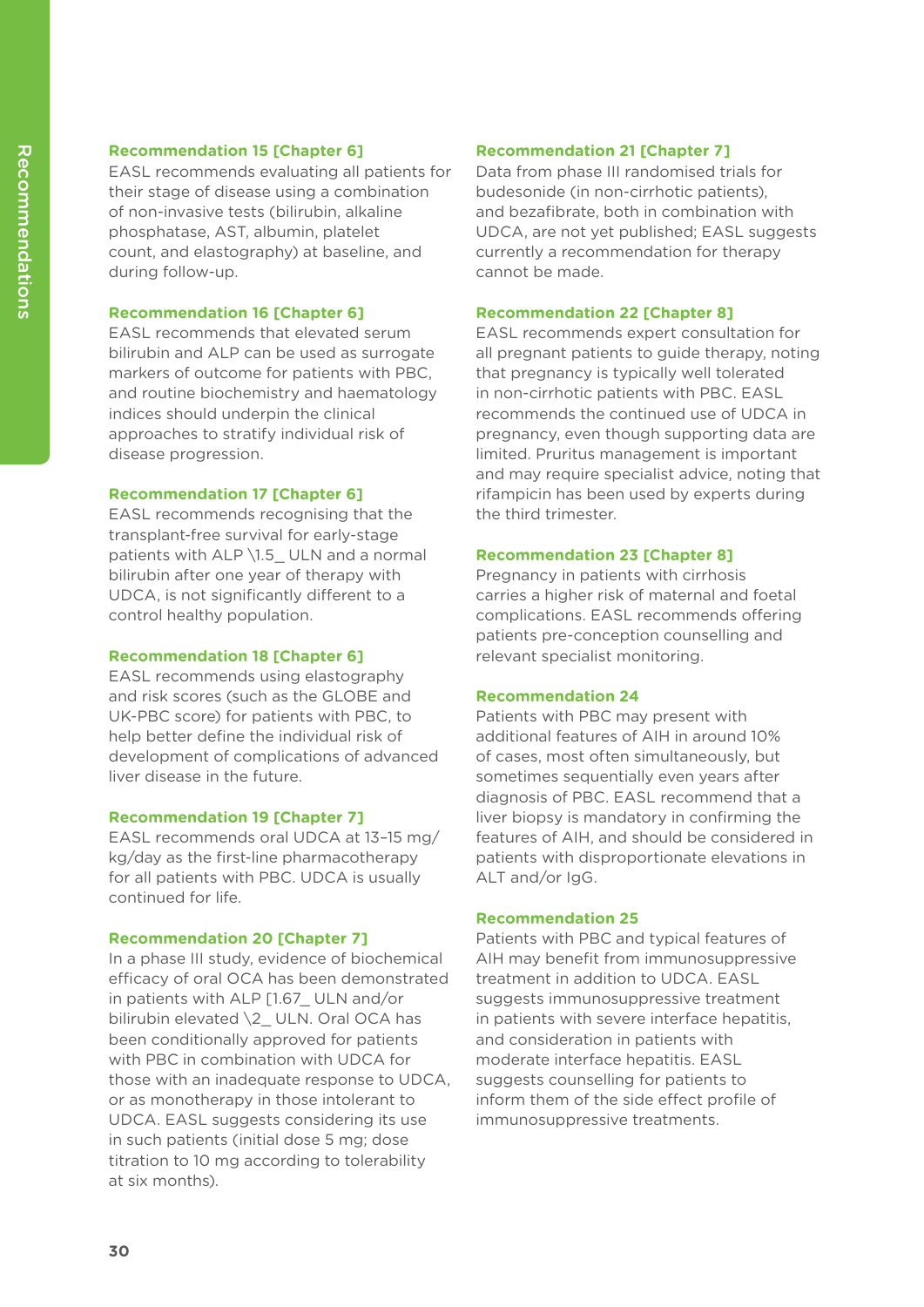#### **Recommendation 26 [Chapter 9]**

EASL recommends the evaluation of all patients for the presence of symptoms, particularly pruritus, sicca complex and fatigue. Whilst end-stage liver disease is associated with progressive symptom burden, severity of symptoms does not necessarily correlate with stage of disease in PBC.

#### **Recommendation 27 [Chapter 9]**

EASL recommends treating pruritus using a step wise approach. Patients with severe pruritus may have an aggressively ductopenic variant of PBC, with a poor prognosis. EASL recommends the referral of these patients to an expert centre.

#### **Recommendation 28 [Chapter 9]**

Given its favourable safety profile, EASL recommends cholestyramine as the first-line therapy for pruritus, despite its limitations. Attention should be paid to avoid interaction with other medications as a result of its anionic binding resin properties.

#### **Recommendation 29 [Chapter 9]**

EASL recommends rifampicin as a secondline therapy for pruritus, usually at a dose of 150 mg–300 mg daily. EASL recommends monitoring serum liver tests after initial use (at 6 and 12 weeks following drug initiation) and following dose increase, because of potential hepatotoxicity The agent should be stopped if toxicity is observed.

#### **Recommendation 30 [Chapter 9]**

EASL recommends seeking and treating associated and alternate causes of fatigue, particularly anaemia, hypothyroidism and sleep disturbance.

#### **Recommendation 31 [Chapter 9]**

EASL suggests advising patients with fatigue (which in some may be debilitating) on developing coping strategies, including the avoidance of social isolation, which can compound effects of fatigue.

#### **Recommendation 32 [Chapter 9]**

Sicca symptoms can be significant and reduce patient QoL; where appropriate EASL recommends considering patients for referral to expert clinicians.

#### **Recommendation 33 [Chapter 9]**

EASL recommends referring patients with symptoms resistant to medical therapy for specialist management, regardless of disease severity.

#### **Recommendation 34 [Chapter 10]**

EASL recommends considering the risk for osteoporosis in all patients with PBC.

#### **Recommendation 35 [Chapter 10]**

As part of evaluating the risk of osteoporosis, EASL recommends considering the use of DEXA to assess bone mineral density at presentation and at follow-up where indicated.

#### **Recommendation 36 [Chapter 10]**

EASL suggests supplementing patients with PBC with calcium and vitamin D, according to local practice.

#### **Recommendation 37 [Chapter 10]**

Bisphosphonates are safe and effective treatments for patients with PBC and significantly elevated fracture risk from osteoporosis but EASL recommends caution when using them in patients with varices. EASL recommends therapy initiation following specific osteoporosis guidelines.

#### **Recommendation 38 [Chapter 10]**

Fat-soluble vitamin malabsorption can occur in patients with PBC, particularly those with prolonged jaundice. EASL suggests that supplementation should be considered on an individual basis.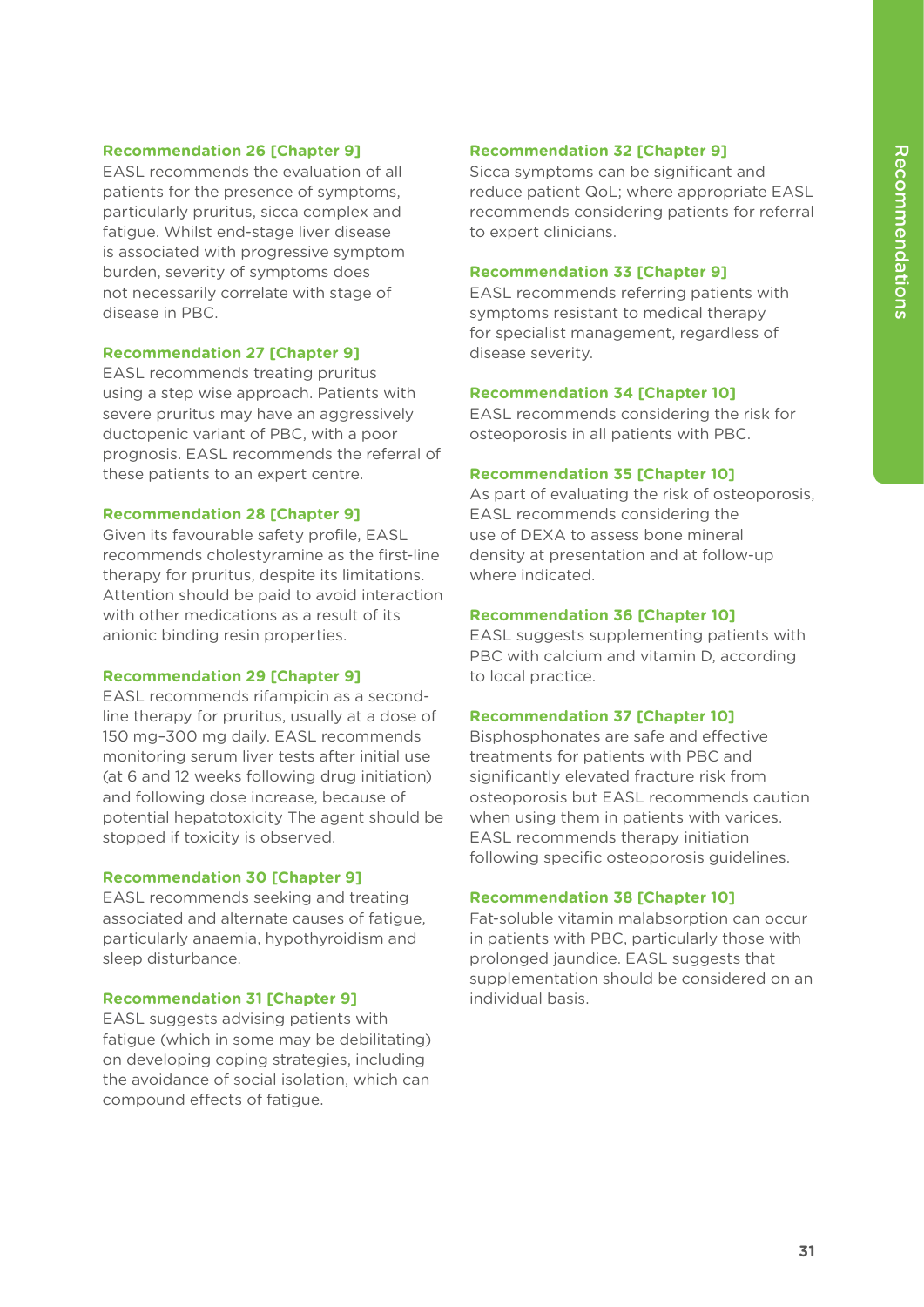#### **Recommendation 39 [Chapter 10]**

Hyperlipidemia is a feature of cholestasis, for which there is no substantial evidence to support an elevated cardiovascular risk in patients with PBC. In the subgroup of patients with PBC and metabolic syndrome (with high cholesterol, low HDL cholesterol and high LDL cholesterol levels), EASL suggests considering a pharmacologic approach with cholesterol-lowering agents on a case-by-case basis; treatment is not contraindicated.

#### **Recommendation 40 [Chapter 10]**

EASL suggests that the Baveno-VI guidelines for screening and management of varices apply equally to patients with PBC.

#### **Recommendation 41 [Chapter 10]**

EASL suggests that in patients with suspected cirrhosis, HCC surveillance according to EASL guidelines is indicated.

#### **Recommendation 42 [Chapter 10]**

EASL recommends considering patients for transplant assessment when they present with complications of cirrhosis, markers of disease severity (e.g. persistent elevated bilirubin values [50 mmol/L or 3 mg/dl] or MELD[15), or severe medically resistant pruritus. EASL recommends that listing for transplantation should follow local (usually national) guidelines.

#### **Recommendation 43 [Chapter 10]**

EASL suggests that in patients with proven or likely recurrent PBC post liver transplant, the use of UDCA is safe and can improve liver biochemistry.

#### **Recommendation 44 [Chapter 11]**

EASL recommends that all patients with PBC should have structured life-long followup, recognising that patients have different disease courses, and may require varied levels of attention.

#### **Recommendation 45 [Chapter 11]**

EASL suggests the development of a Care Pathway for PBC based on these guidelines, following its approval.

#### **Recommendation 46 [Chapter 11]**

EASL suggests that clinicians caring for patients with PBC should use standardised clinical audit tools to document and improve the quality of care delivered to patients.

#### **Recommendation 47 [Chapter 11]**

EASL suggests that patients with PBC should be informed of the support available from patient support groups, including access to patient education material.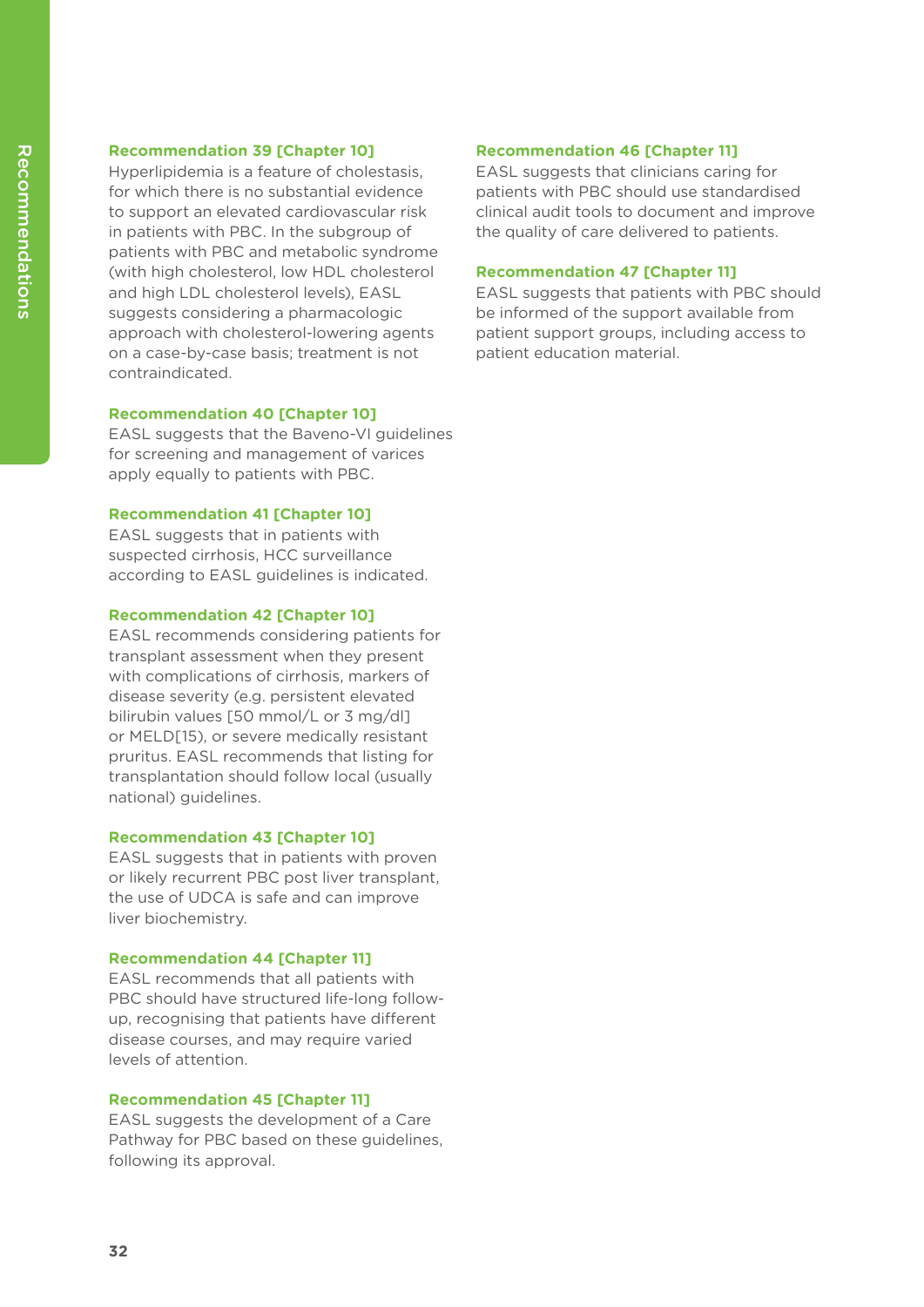### **Authors**

This guide has been developed with help from the following organisations:

| Deutsche Leberhilfe e.V.                     | Germany            |
|----------------------------------------------|--------------------|
| The Finnish Kidney and Liver Association     | Finland            |
| Forening for autoimmune leversykdommer (FAL) | Norway             |
| Hepatitis Hilfe Österreich                   | Austria            |
| Leberhilfe Projekt gUG                       | Germany            |
| Leverforeningen                              | Denmark            |
| Save Liver Association for Patients          | Macedonia          |
| <b>Dutch Liver Patients Association</b>      | <b>Netherlands</b> |
| <b>PBC Sverige</b>                           | Sweden             |
| <b>Rarissimas</b>                            | Portugal           |
| The PBC Foundation (UK) Ltd                  | UK                 |

#### Review by:

| <b>ALBI</b>                      | France |
|----------------------------------|--------|
| EPAC.                            | Italy  |
| Canadian PBC Society             | Canada |
| <b>Canadian Liver Foundation</b> | Canada |
|                                  |        |

and Prof. Marco Marzioni, Governing Board Member and Scientific Committee Member of EASL (European Association for the Study of Liver)